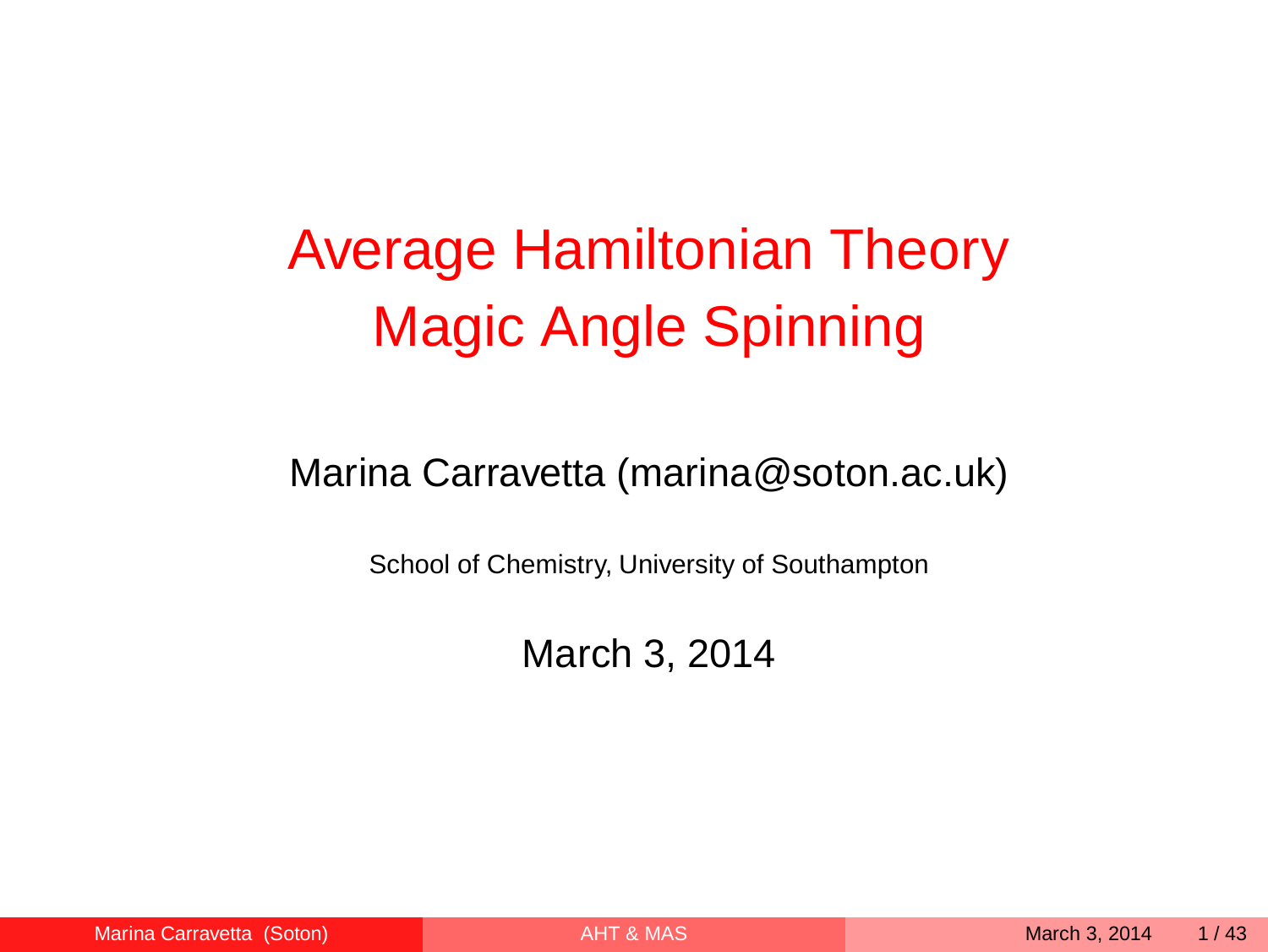# **Outline**



- **[Liouville-von Neumann equation](#page-2-0)**
- **[Time dependent Hamiltonians](#page-7-0)**
- **[Interaction Frame](#page-12-0)**



- <sup>4</sup> [Average Hamiltonian Theory](#page-16-0)
- [AHT and secular truncation](#page-23-0)
- <sup>6</sup> [AHT and WAHUHA](#page-26-0)
- **[Hamiltonian under sample rotation](#page-29-0)**
- **[MAS and Average Hamiltonian Theory](#page-33-0)**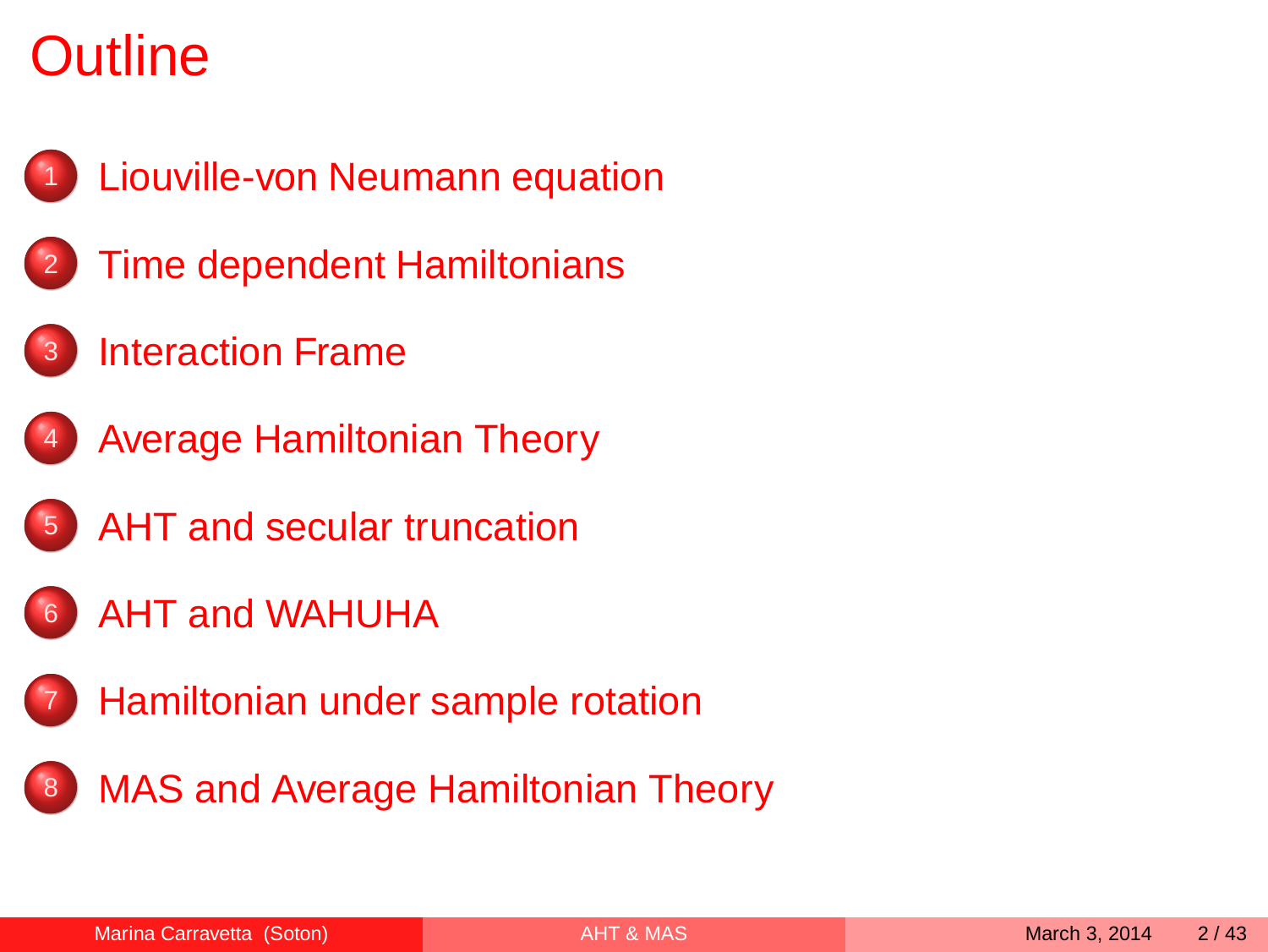# The Schrödinger equation

The Schrödinger eqn describes the evolution of a quantum state. It is expressed in terms of bra and ket as:

$$
\frac{d |\psi\rangle}{dt} = -i \hat{\mathcal{H}} |\psi\rangle
$$
  

$$
\frac{d \langle \psi |}{dt} = (-i \hat{\mathcal{H}} |\psi\rangle)^{\dagger} = i \langle \psi | \hat{\mathcal{H}}
$$

In NMR we usually describe the state of the ensemble of spin states via the density operator, so we need to move from  $|\psi\rangle$  to

<span id="page-2-0"></span> $|\psi\rangle \langle \psi|$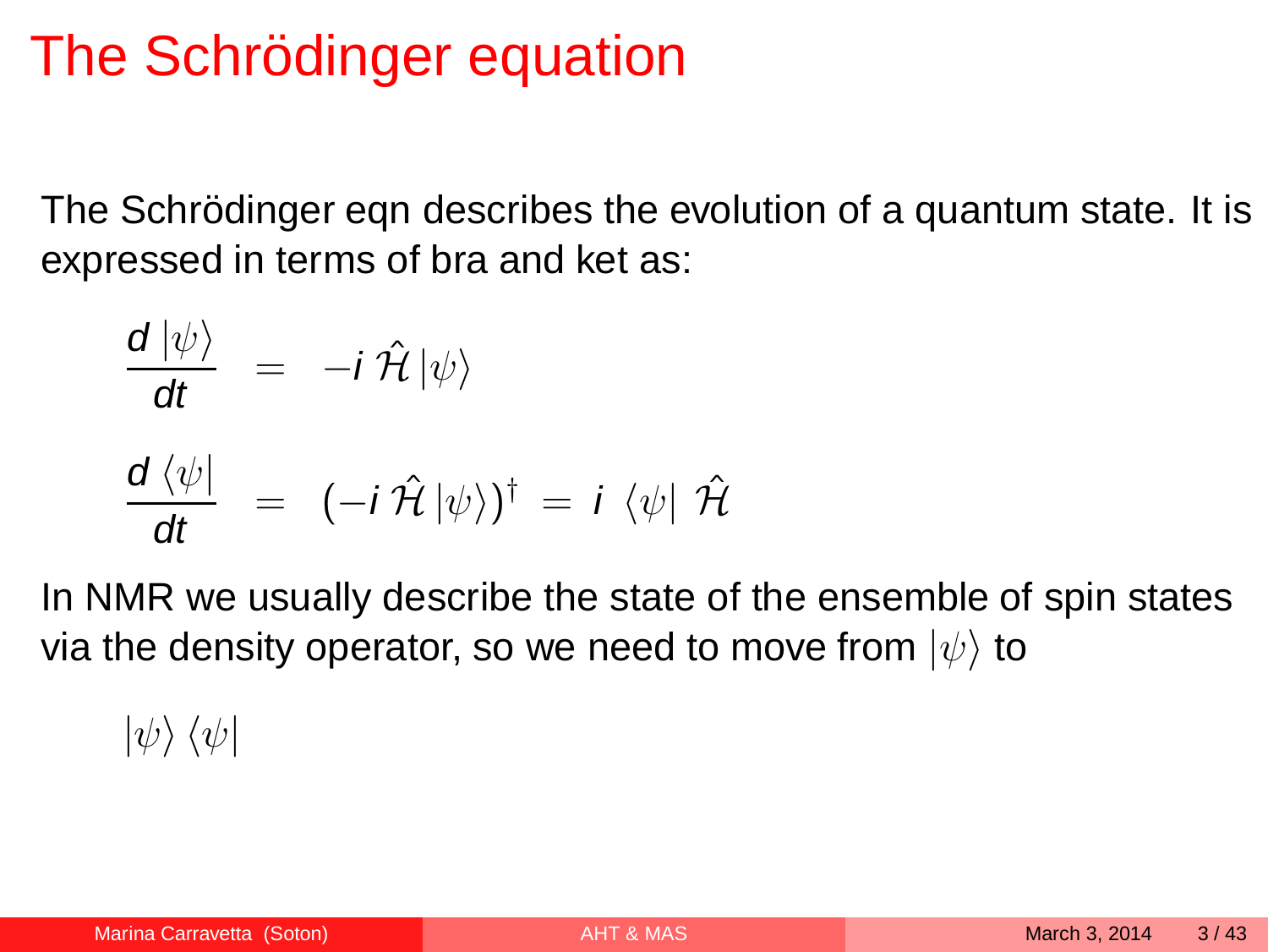#### Liouville-von Neumann equation

Take the time derivative of  $|\psi\rangle \langle \psi|$  to relate the S.e., which applies to the wave function, to an equation applicable to  $\hat{\rho}$ :

$$
\frac{d}{dt} (|\psi\rangle \langle \psi|) = \left(\frac{d}{dt} |\psi\rangle\right) \langle \psi| + |\psi\rangle \left(\frac{d}{dt} \langle \psi|\right) \n= -i \hat{\mathcal{H}} |\psi\rangle \langle \psi| + i |\psi\rangle \langle \psi| \hat{\mathcal{H}} \n= i \left[ |\psi\rangle \langle \psi|, \hat{\mathcal{H}} \right]
$$

Taking the ensemble average and assuming  $H$  to be identical over the ensemble, we get the Liouville-von Neumann equation:

$$
\frac{\mathrm{d}\hat{\rho}}{\mathrm{d}t} = i \left[ \hat{\rho}, \hat{\mathcal{H}} \right] = -i \left[ \hat{\mathcal{H}}, \hat{\rho} \right]
$$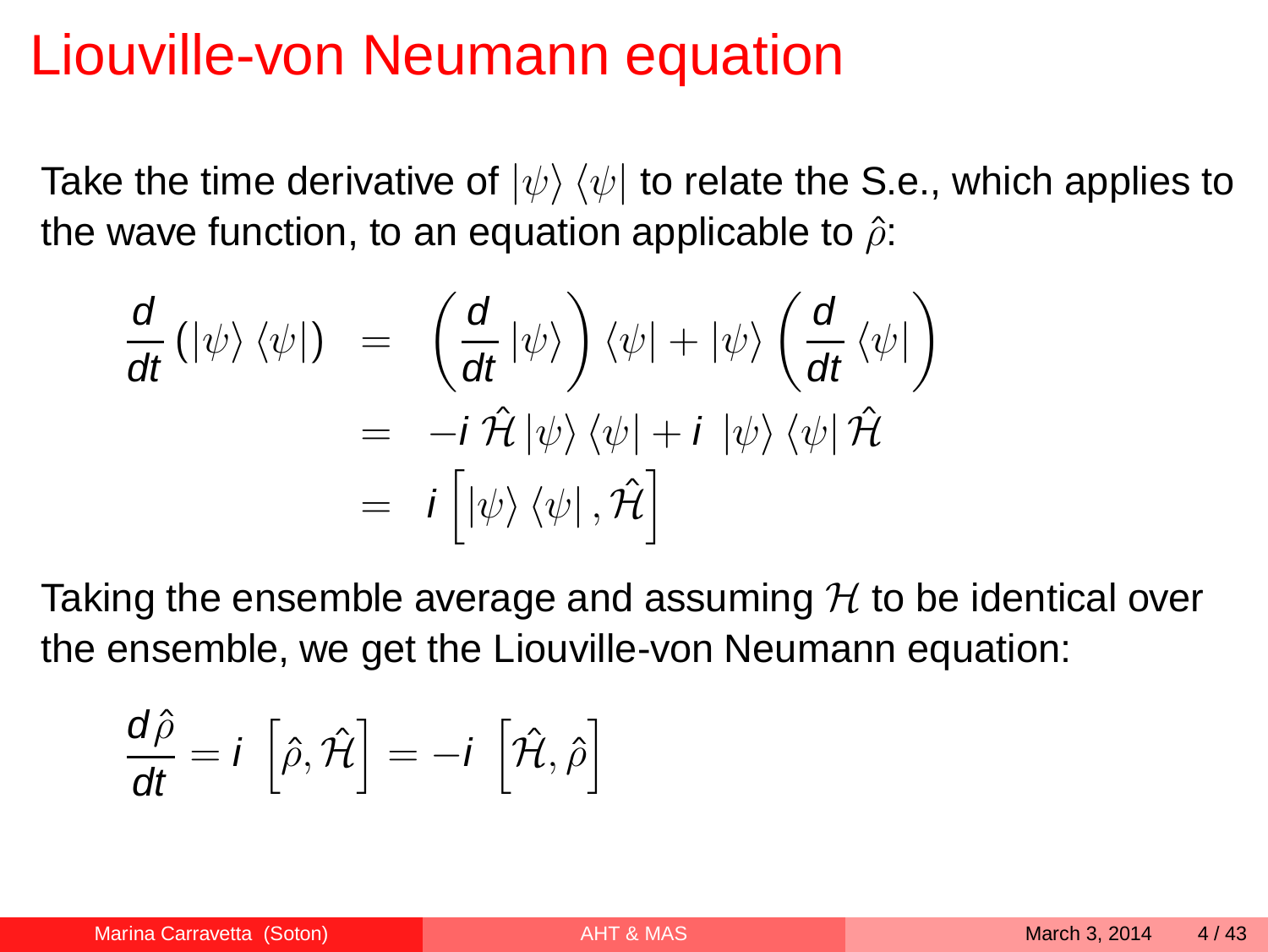# Propagators (1)

A propagator  $\hat{U}(t, t_0)$  describes the evolution of the quantum system between two time points,  $t_0$  and t.

\n- \n
$$
\hat{U}(t, t_0)
$$
 is unitary, which means that\n 
$$
\hat{U}^\dagger(t, t_0) = \hat{U}^{-1}(t, t_0)
$$
\n
$$
= \hat{U}(t_0, t)
$$
\n
\n

- Propagators are often expressed as complex exponential of Hamiltonians.
- A note of notation:  $t_a$  is a time point;  $\tau$  always indicates a time interval, with  $\tau_{ba} = t_b - t_a$  and  $\tau \geq 0$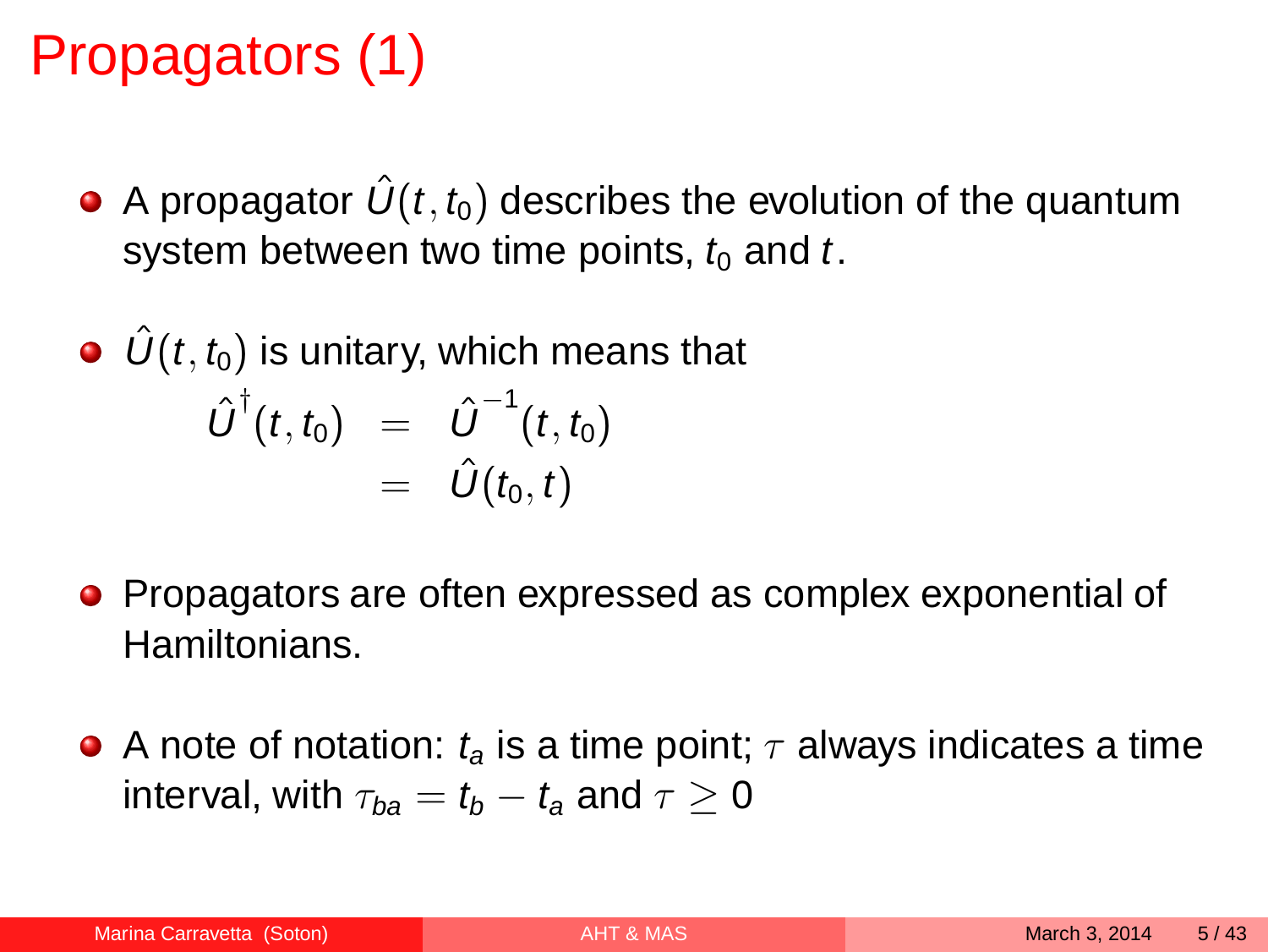# Propagators (2)

# If  $\hat{U}(t, t_0)$  describes the evolution from  $t_0$  to t, then  $|\psi(t)\rangle = \hat{U}(t, t_0)|\psi(t_0)\rangle$  or

Extend it to the density matrix via

$$
\rho(t) = |\psi(t)\rangle\langle\psi(t)|
$$
  
=  $\hat{U}(t, t_0) |\psi(t_0)\rangle\langle\psi(t_0)| \hat{U}^{\dagger}(t, t_0)$   
=  $\hat{U}(t, t_0) \rho(t_0) \hat{U}^{-1}(t, t_0)$ 

For time independent  $\hat{\mathcal{H}}$  the solution is known:

$$
\hat{U}(t,t_0) = \exp\{-i\,\hat{\mathcal{H}}(t-t_0)\}
$$

**Our goal:** given  $\hat{\mathcal{H}} = \hat{\mathcal{H}}(t)$ , find the propagator to evaluate  $\rho(t)$  =  $\hat{U}(t,t_0)\rho(t_0)\hat{U}^{-1}(t,t_0)$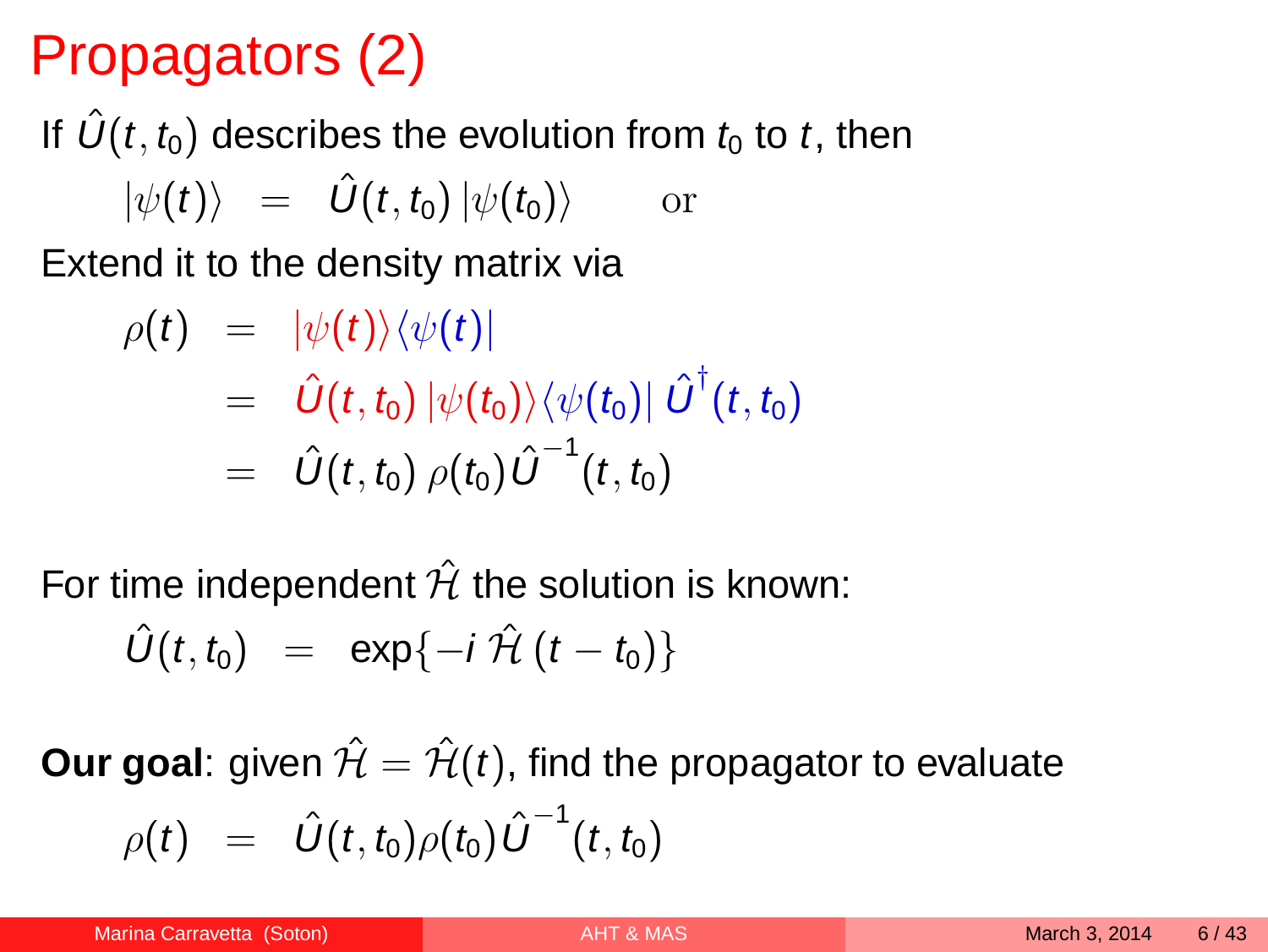# L.v.N equation in terms of propagators

Start from the S.eq.

$$
\frac{d}{dt} |\psi(t)\rangle = -i \hat{\mathcal{H}}(t) |\psi(t)\rangle
$$

This becomes

$$
\frac{d}{dt}\hat{U}(t,t_0)\psi(t_0) = = -i\,\hat{\mathcal{H}}(t)\hat{U}(t,t_0)\,|\psi(t_0)\rangle
$$

which holds for any initial  $|\psi(0)\rangle$ , hence we can write the L.v.N. equation directly in terms of the propagator:

$$
\frac{d}{dt}\hat{U}(t,t_0) = = -i\,\hat{\mathcal{H}}(t)\hat{U}(t,t_0)
$$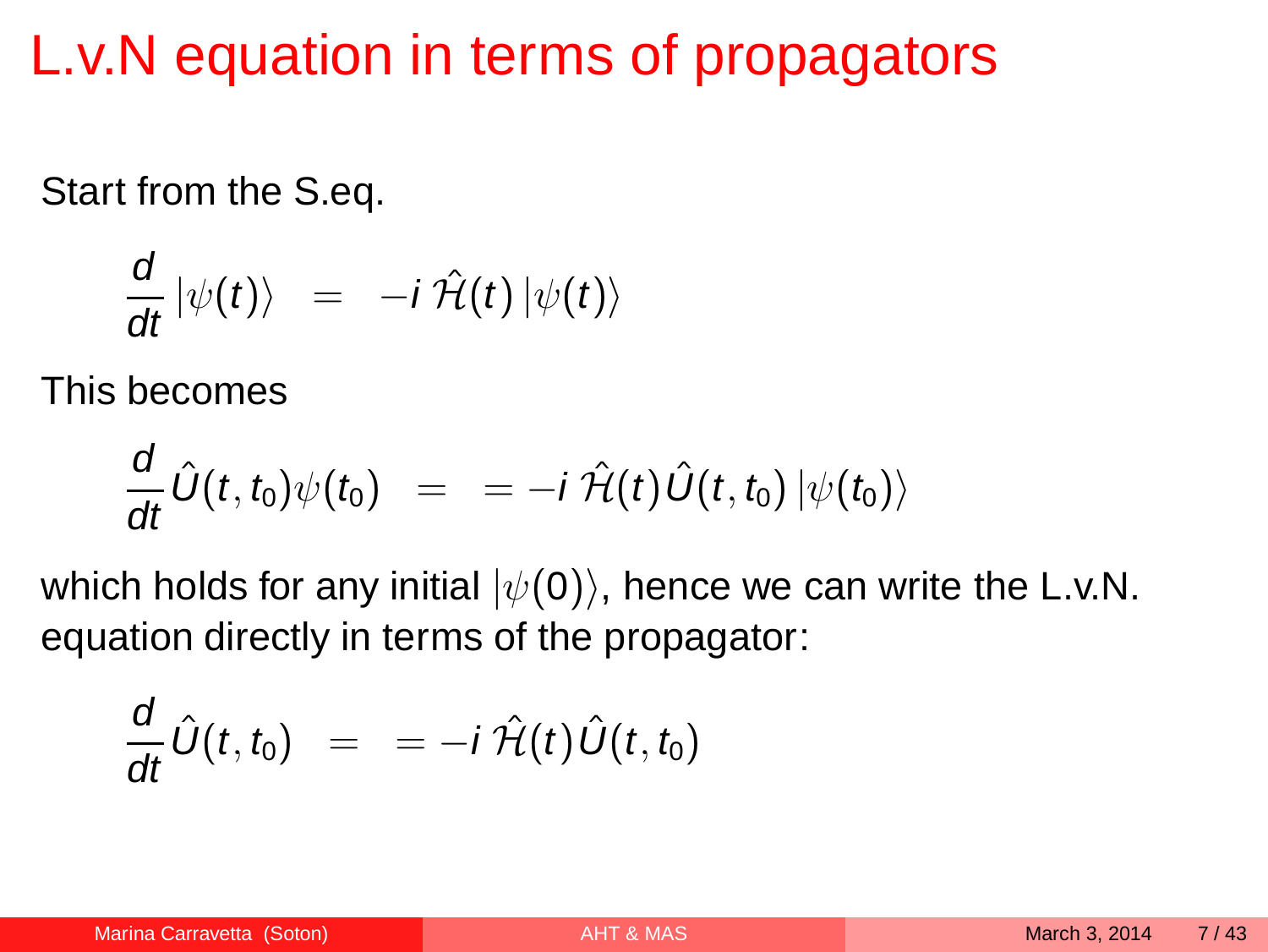#### Evolution of the density operator

• We can describe the system evolution using propagators as  $\rho(t) \;\; = \;\; \hat{U}(t,t_0) \rho(t_0) \, {\hat{U}}^{-1}(t,t_0)$ 

• For time independent  $\hat{\mathcal{H}}$  the propagator is known:  $\hat{U}(t, t_0) = \exp\{-i\hat{\mathcal{H}}(t - t_0)\}\$ 

<span id="page-7-0"></span>• For time dependent Hamiltonian, no closed form of  $\hat{U}(t, t_0)$  is available.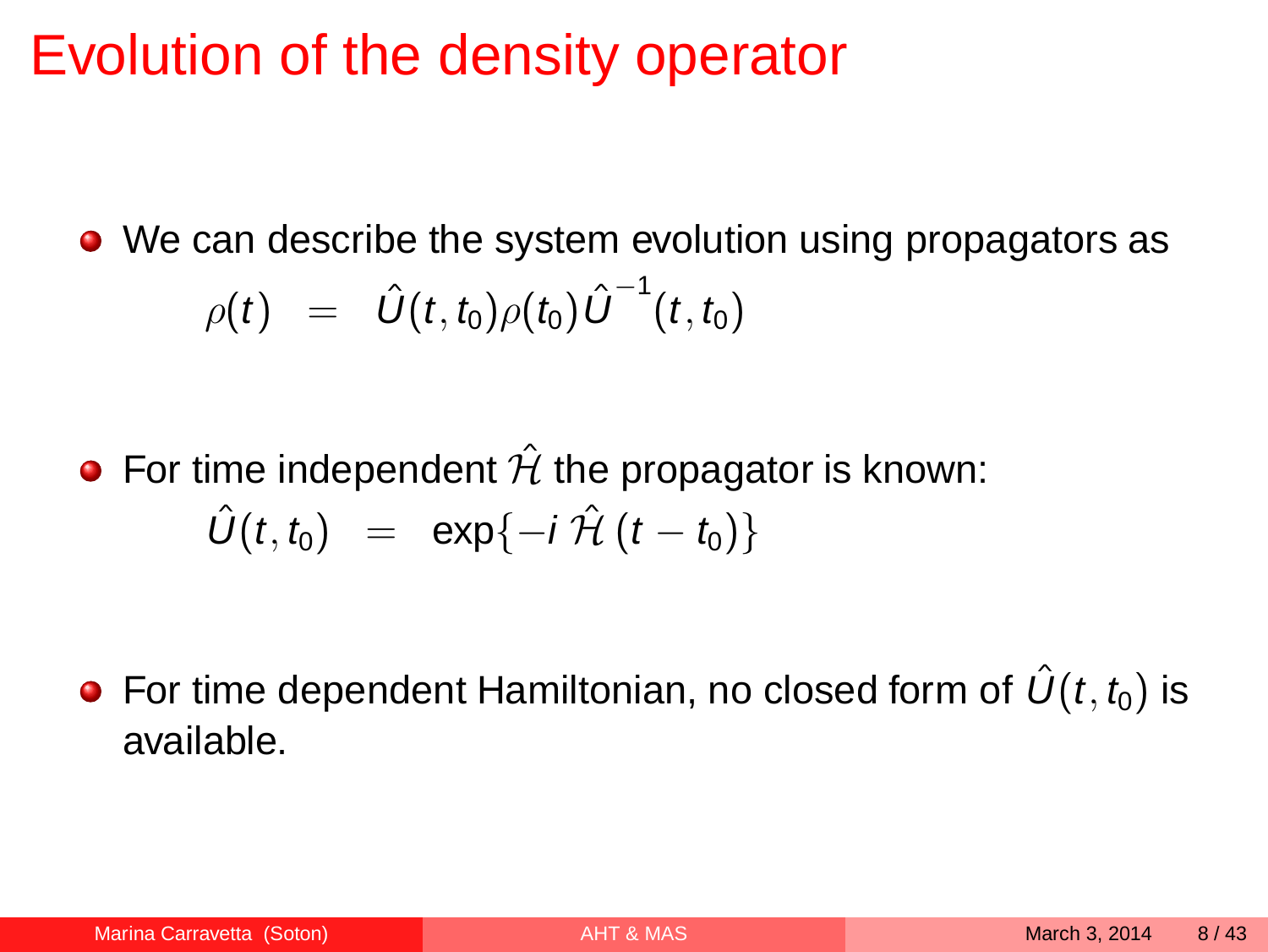# Easy Case:  $\hat{\mathcal{H}}$  piecewise time independent



The total propagator is  $\hat{U}(t_d, t_a)$ , given by

$$
\hat{U}(t_{d}, t_{a}) = \hat{U}_{C} \hat{U}_{B} \hat{U}_{A}
$$
  
= exp{-*i\hat{\mathcal{H}}\_{C}\tau\_{dc}}* exp{-*i\hat{\mathcal{H}}\_{B}\tau\_{cb}}* exp{-*i\hat{\mathcal{H}}\_{A}\tau\_{ba}}*

Notice that the propagator appear in opposite order w.r.t. time plot.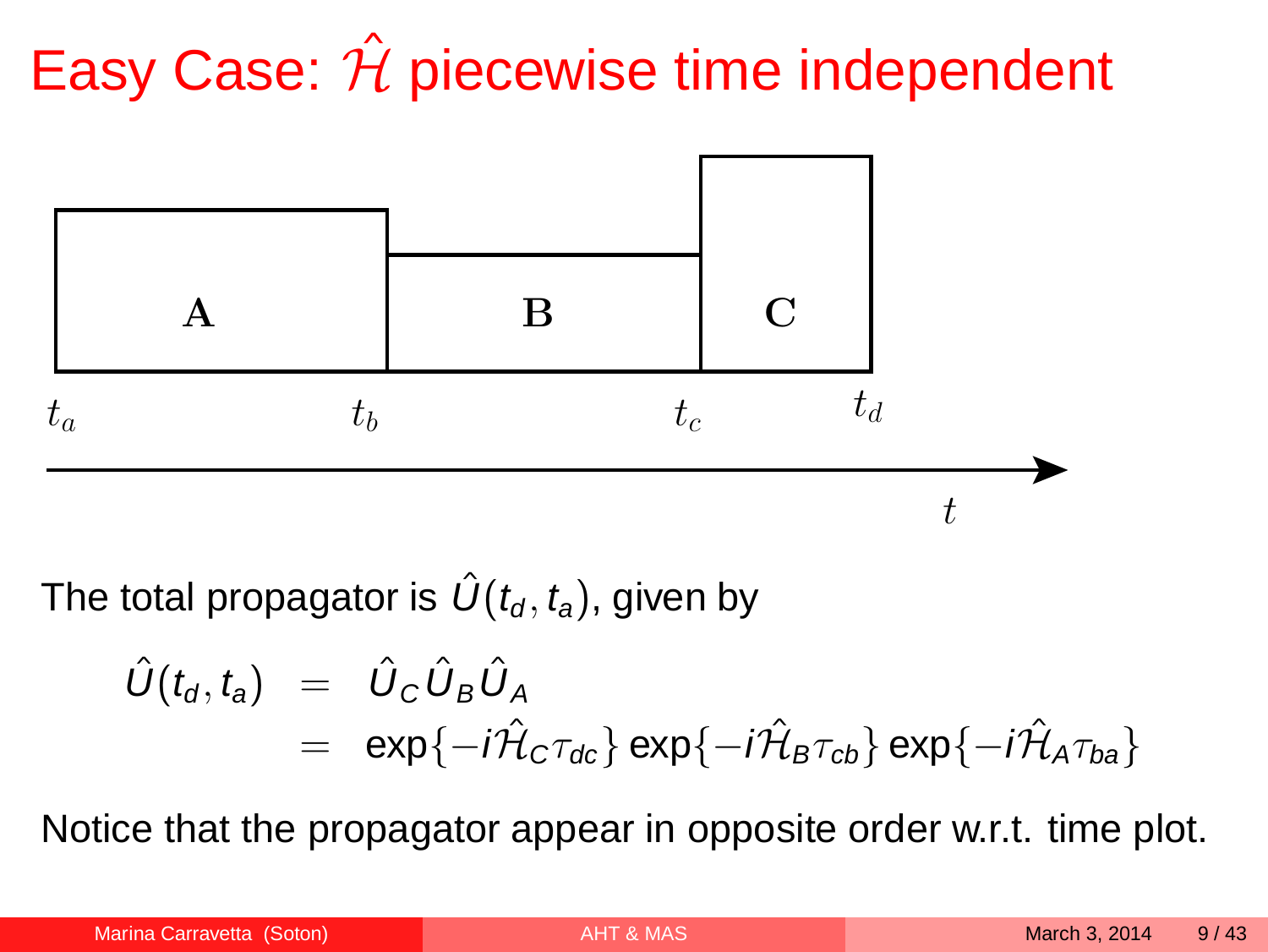# Brute Force:  $\hat{\mathcal{H}}(t)$  and Numerical Approach



Break up  $\hat{\mathcal{H}}(t)$  into N small intervals such that  $\hat{\mathcal{H}}(t_k)$  is nearly constant within each interval.

The propagator will be:

$$
\hat{U}(t_N,t_0) = \hat{U}(t_N,t_{N-1})\hat{U}(t_{N-1},t_{N-2})\dots\hat{U}(t_1,t_0) \n\approx \Pi_1^N \exp\{-i\hat{\mathcal{H}}(t_k)\tau_k\}
$$

This result becomes exact as  $\tau_k \to 0$ 

This is the approach used in many numerical programs that calculate the evolution after complicated pulse sequences.

| Marina Carravetta (Soton) |  |
|---------------------------|--|
|                           |  |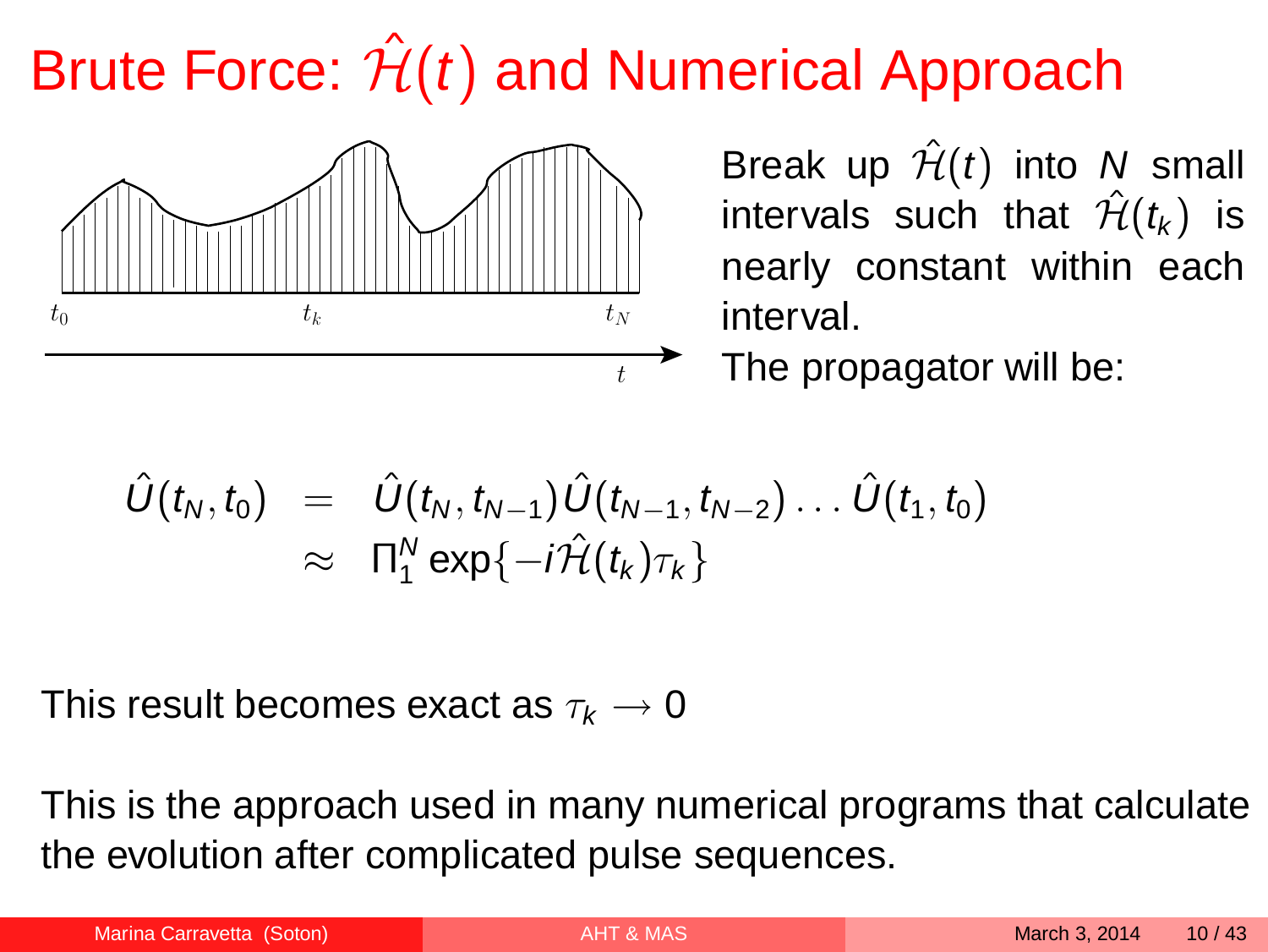#### Analytical vs numerical methods

• Numerical methods give little insight into what happens in the spin system after a pulse sequence.

• Analytical methods provide a better understanding.

Approximations are usually necessary to obtain the analytical propagator  $\hat{U}(t, t_0)$  associated with  $\hat{\mathcal{H}}(t)$ .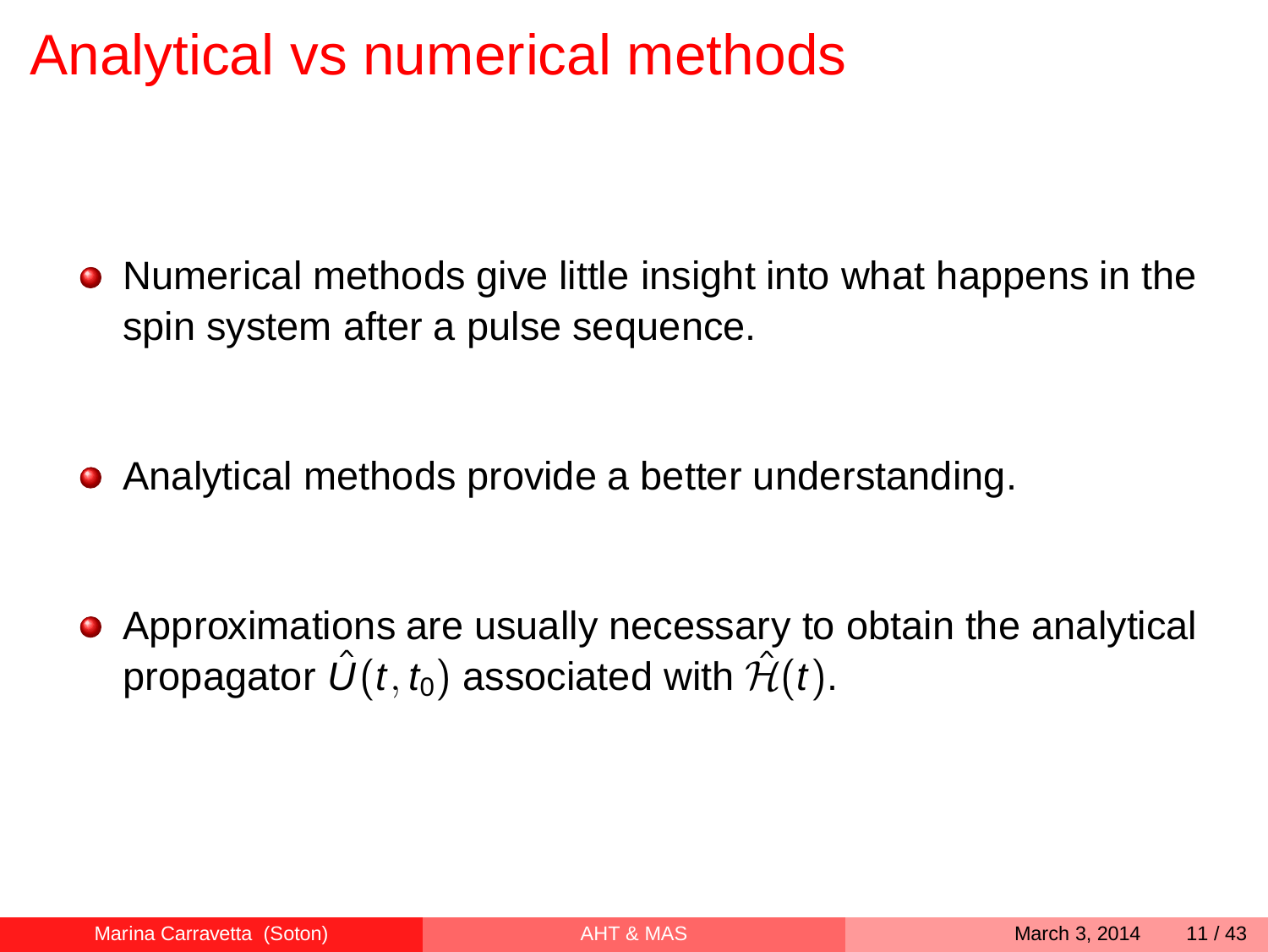## What to do, based on Hamiltonian type

We normally have one, or a mix, of the following situations:

 $\hat{H}$  is small

 $\hat{H}$  is not small.

Some extra simplification steps in the interaction frame may be needed (to make it small)

#### $\bullet$   $\hat{\mathcal{H}}$  is periodic.

Deal with the problem more easily if the observation is stroboscopic at multiples of the time period.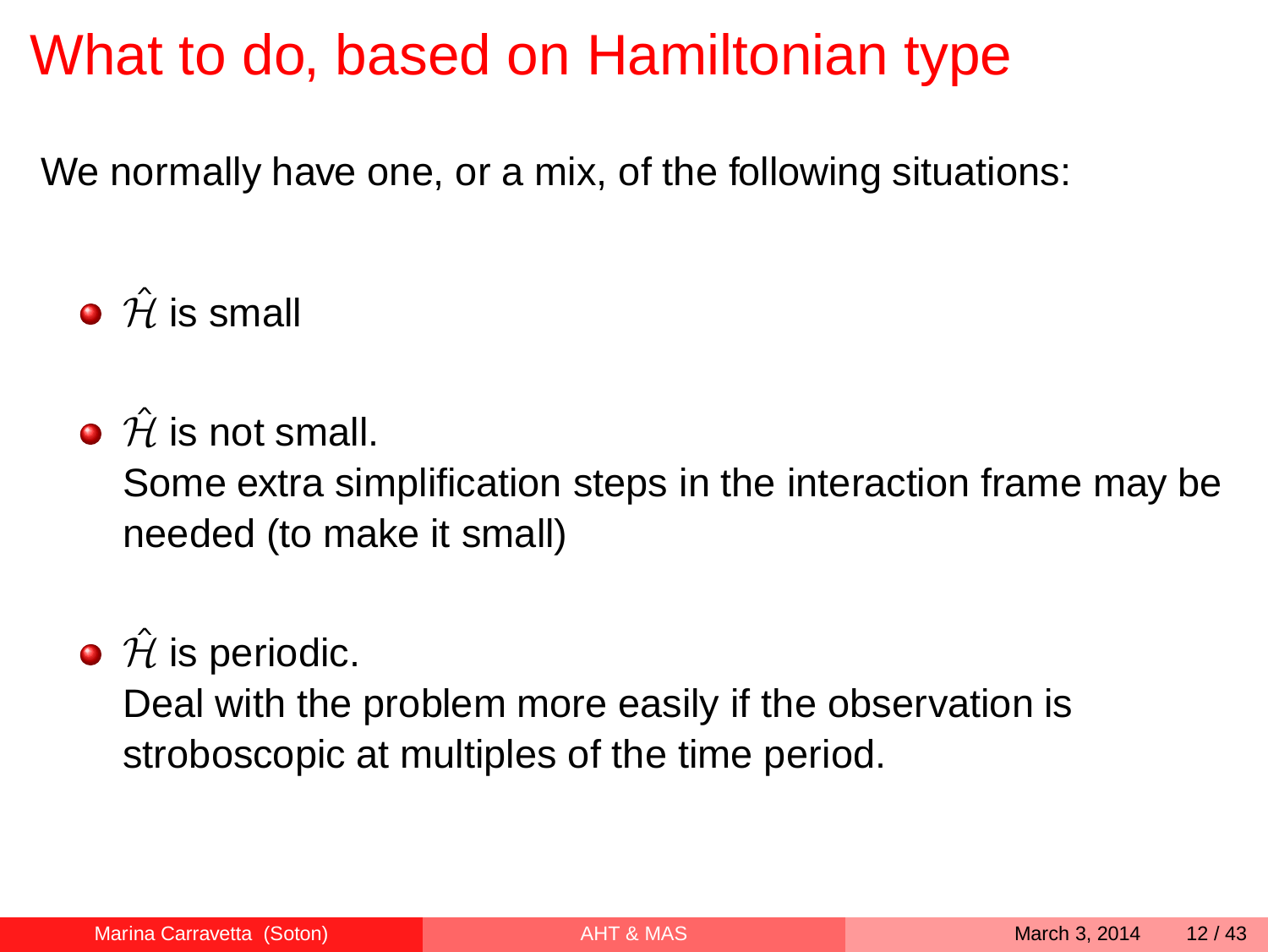# Interaction Frame Transformation (1)

Consider a system described by the following conditions:

$$
\hat{\mathcal{H}}(t) = \hat{\mathcal{H}}_A(t) + \hat{\mathcal{H}}_B(t) \n\left[\hat{\mathcal{H}}_A(t), \hat{\mathcal{H}}_B(t)\right] \neq 0
$$

where

 $\hat{\mathcal{H}}_{\mathcal{A}}(t)$  big and simple to solve (  $\hat{U}_{\mathcal{A}}$  known)  $\hat{\mathcal{H}}_{\boldsymbol{B}}(t)$  small and complicated.

We want to find the propagator that solves

<span id="page-12-0"></span>
$$
\frac{d}{dt}\hat{U}=-i\hat{\mathcal{H}}\hat{U}
$$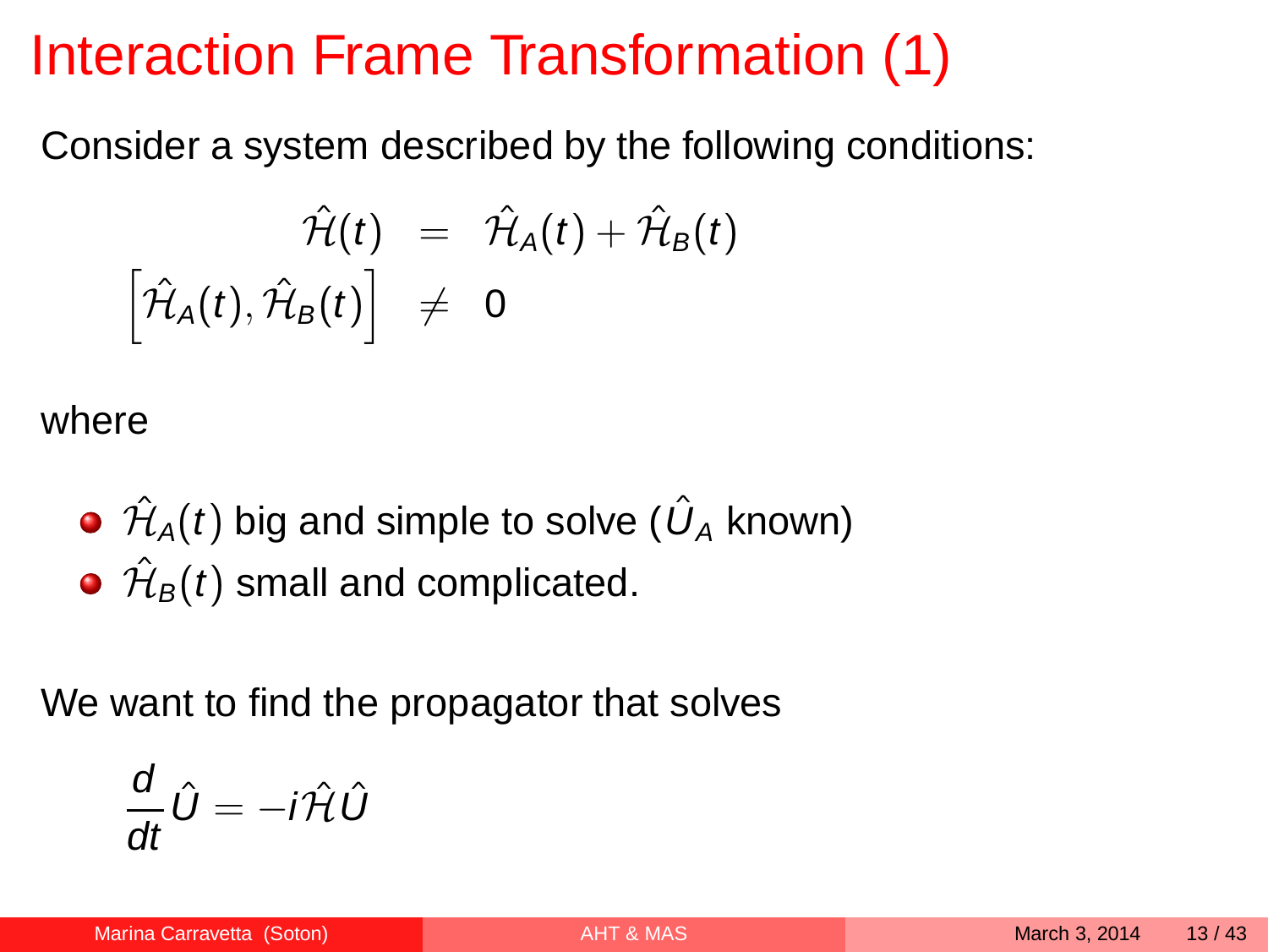# Interaction Frame Transformation (2)

Our problem:

$$
\hat{\mathcal{H}}(t) = \hat{\mathcal{H}}_A(t) + \hat{\mathcal{H}}_B(t) \n\frac{d}{dt}\hat{U} = -i\hat{\mathcal{H}}\hat{U}
$$

We can assume without loss of generality that

$$
\hat{U} = \hat{U}_A \tilde{\hat{U}}_B \longrightarrow \begin{cases} \frac{d}{dt} \hat{U}_A = -i \hat{\mathcal{H}}_A \hat{U}_A \\ \frac{d}{dt} \tilde{\hat{U}}_B = -i \hat{\hat{\mathcal{H}}}_B \tilde{\hat{U}}_B \end{cases}
$$

as  $\,\tilde{\mathcal{U}}_{\!B}$  is an arbitrary unitary propagator, and the product of two unitary operators is also unitary.

It can be shown that  $\,\tilde{\hat U}_B$  is associated with the Hamiltonian

$$
\tilde{\hat{\mathcal{H}}}_B = \hat{U}_A^{\dagger} \hat{\mathcal{H}}_B \hat{U}_A
$$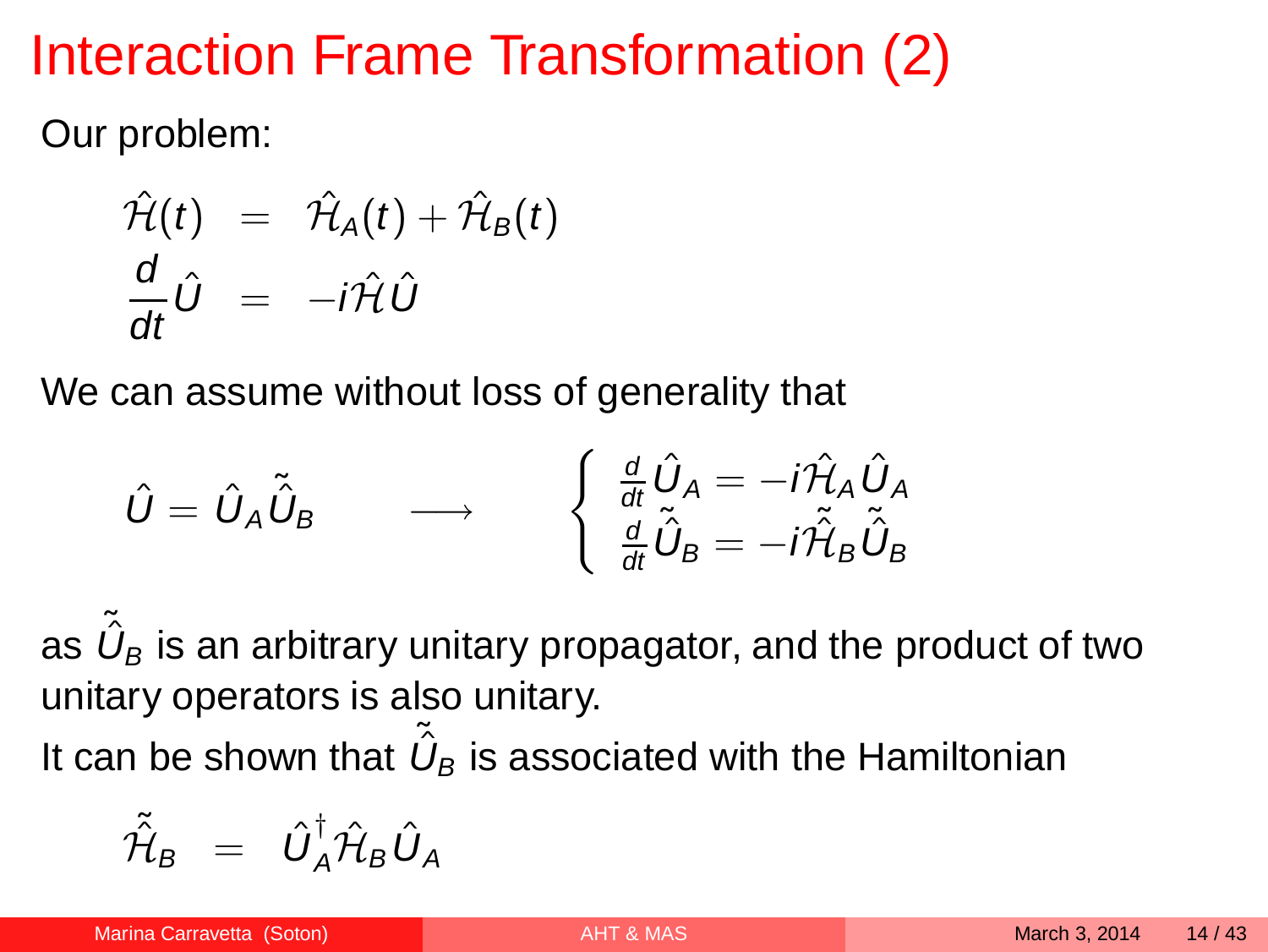#### Interaction Frame Transformation (3)

Demonstation that  $\tilde{\hat{\mathcal{H}}}_B = \hat{U}_A^{\dagger} \hat{\mathcal{H}}_B \hat{U}_A$ :

$$
-i\hat{\mathcal{H}}\hat{U} = \frac{d\hat{U}}{dt}
$$
  
\n
$$
= \frac{d}{dt}(\hat{U}_A\tilde{U}_B)
$$
  
\n
$$
= \left(\frac{d}{dt}\hat{U}_A\right)\tilde{U}_B + \hat{U}_A\left(\frac{d}{dt}\tilde{U}_B\right)
$$
  
\n
$$
-i\left(\hat{\mathcal{H}}_A + \hat{\mathcal{H}}_B\right)\hat{U}_A\tilde{U}_B = \left(-i\hat{\mathcal{H}}_A\hat{U}_A\right)\tilde{U}_B + \hat{U}_A\left(-i\hat{\mathcal{H}}_B\tilde{U}_B\right)
$$
  
\n
$$
-i\hat{\mathcal{H}}_B\hat{U}_A\tilde{U}_B = -i\hat{U}_A\tilde{\mathcal{H}}_B\tilde{U}_B
$$
  
\n
$$
\hat{U}_A^{\dagger}\hat{\mathcal{H}}_B\hat{U}_A\tilde{U}_B\tilde{U}_B^{\dagger} = \hat{U}_A^{\dagger}\hat{U}_A\tilde{\mathcal{H}}_B\tilde{U}_B\tilde{U}_B^{\dagger}
$$
  
\n
$$
\hat{U}_A^{\dagger}\hat{\mathcal{H}}_B\hat{U}_A = \tilde{\mathcal{H}}_B
$$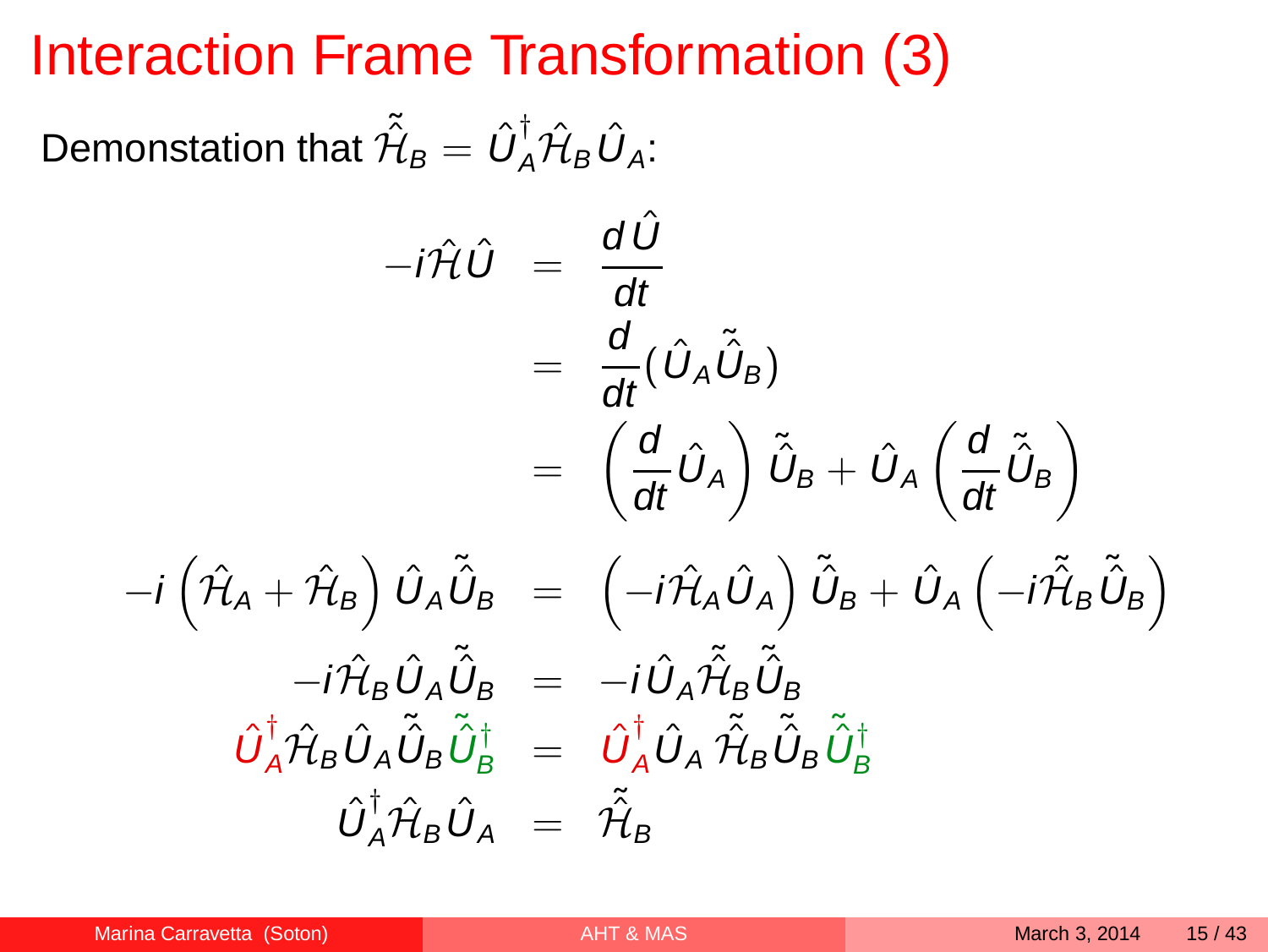# Interaction Frame Transformation (4)

- A careful look at  $\hat{\mathcal{H}}$  and separation of the A and B terms is essential for an efficient semplification of the problem.
- Even though we may not be able to solve the L.v.N. equation for  $\tilde{\mathcal{H}}_B$ :
	- ► If lucky,  $\tilde{\hat{\mathcal{H}}}_B$  has become time independent.
	- $\sim \tilde{\mathcal{H}}_B$  is much smaller than the initial Hamiltonian, so further approximations may be applied.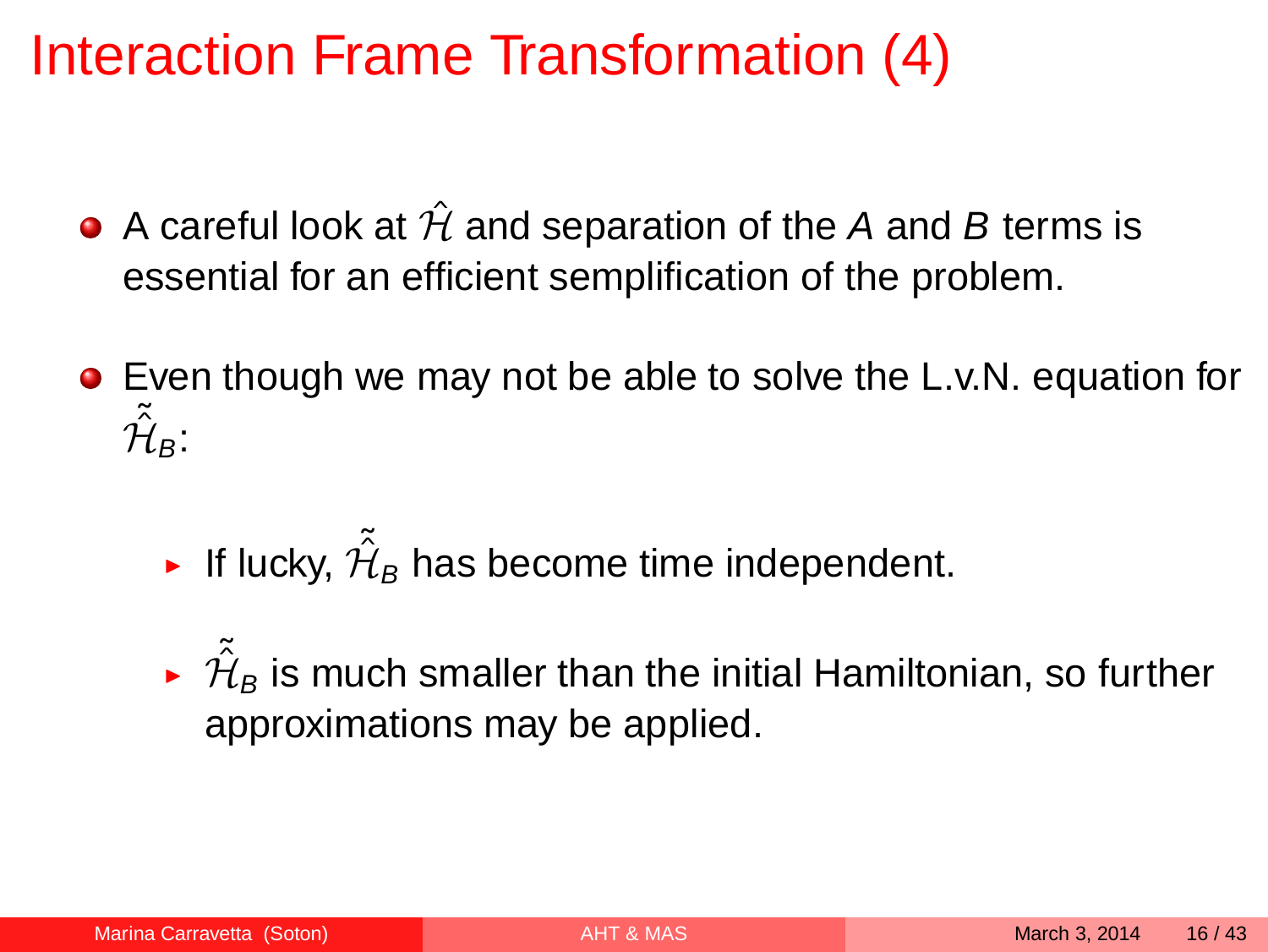# Average Hamiltonian Theory - numerical approach

Any time dependent sequence can be decomposed as product of terms for which  $\hat{H}(t_k)$  is nearly constant:

$$
\hat{U}(t_N,t_0) \approx e^{-i\hat{\mathcal{H}}(t_N)\tau}e^{-i\hat{\mathcal{H}}(t_{N-1})\tau}\ldots e^{-i\hat{\mathcal{H}}(t_1)\tau}
$$

It is possible to define a unitary transformation over the total  $T = t_M - t_0$  interval as

<span id="page-16-0"></span>
$$
\exp\{-i\bar{\hat{\mathcal{H}}}T\}
$$

where  $\hat{\mathcal{H}}$  is the time independent average (or effective) Hamiltonian over that interval. It could for instance be obtained by diagonalising the total propagator  $\hat{U}(t_{N}, t_{0})$  and taking the log of its eigenvalues.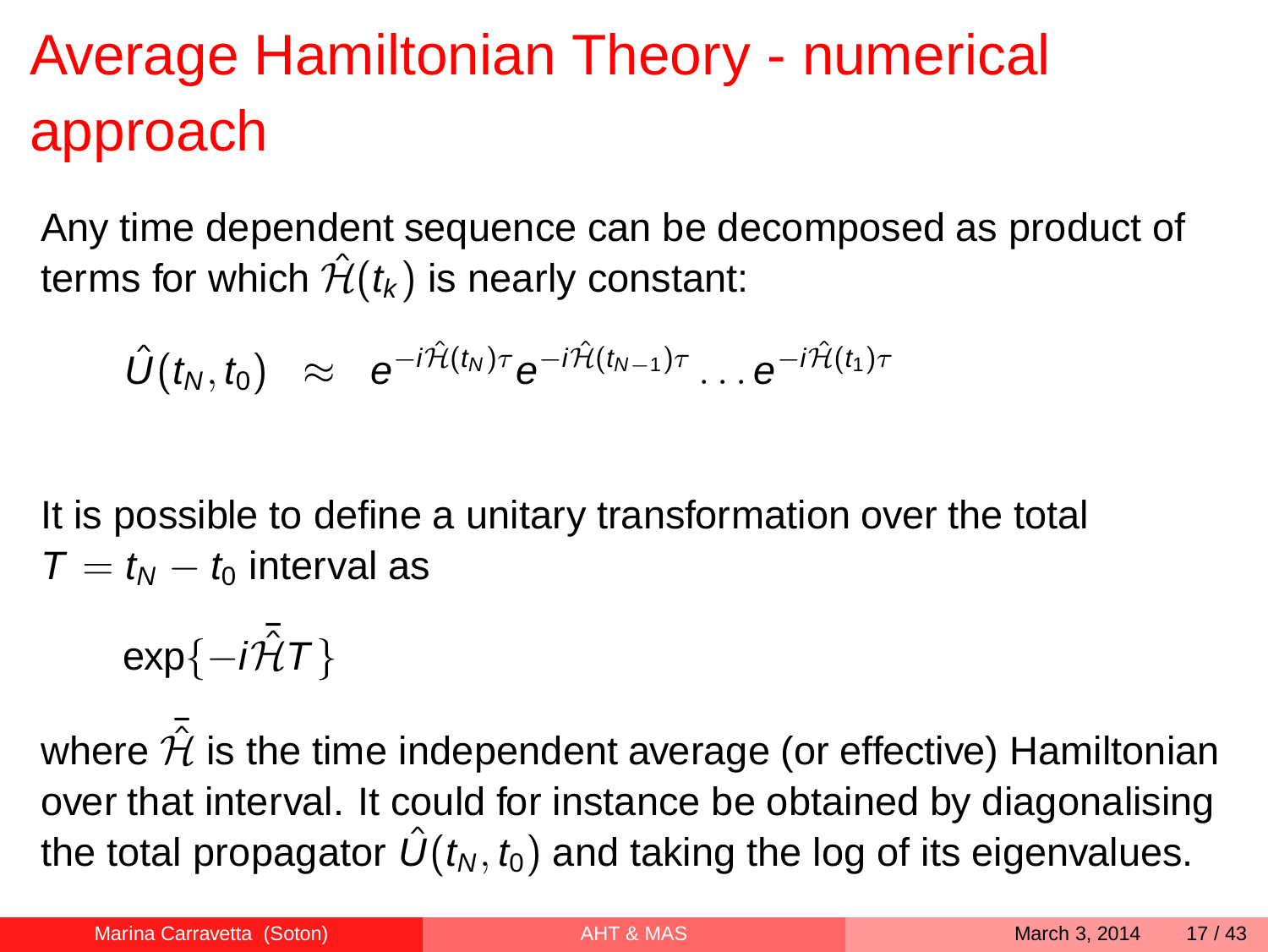#### Average Hamiltonian Theory - BCH expansion

Given the same propagator  $\hat{U}(t_N, t_0)$ , instead of a numerical approach we can use approximate methods to obtain  $\hat{\mathcal{H}}$ :

$$
\hat{U}(t_N,t_0) \approx e^{-i\hat{H}(t_N)\tau}e^{-i\hat{H}(t_{N-1})\tau}\dots e^{-i\hat{H}(t_1)\tau}
$$

By applying many times the Baker-Campbell-Hausdorff relation

$$
e^{B}e^{A} = e^{B+A+\frac{1}{2}[B,A]+\frac{1}{12}([B,[B,A]]+[[B,A],A])+...}
$$

one can re-write it for the propagators as a series where terms with the same power of  $\tau$  are collected together.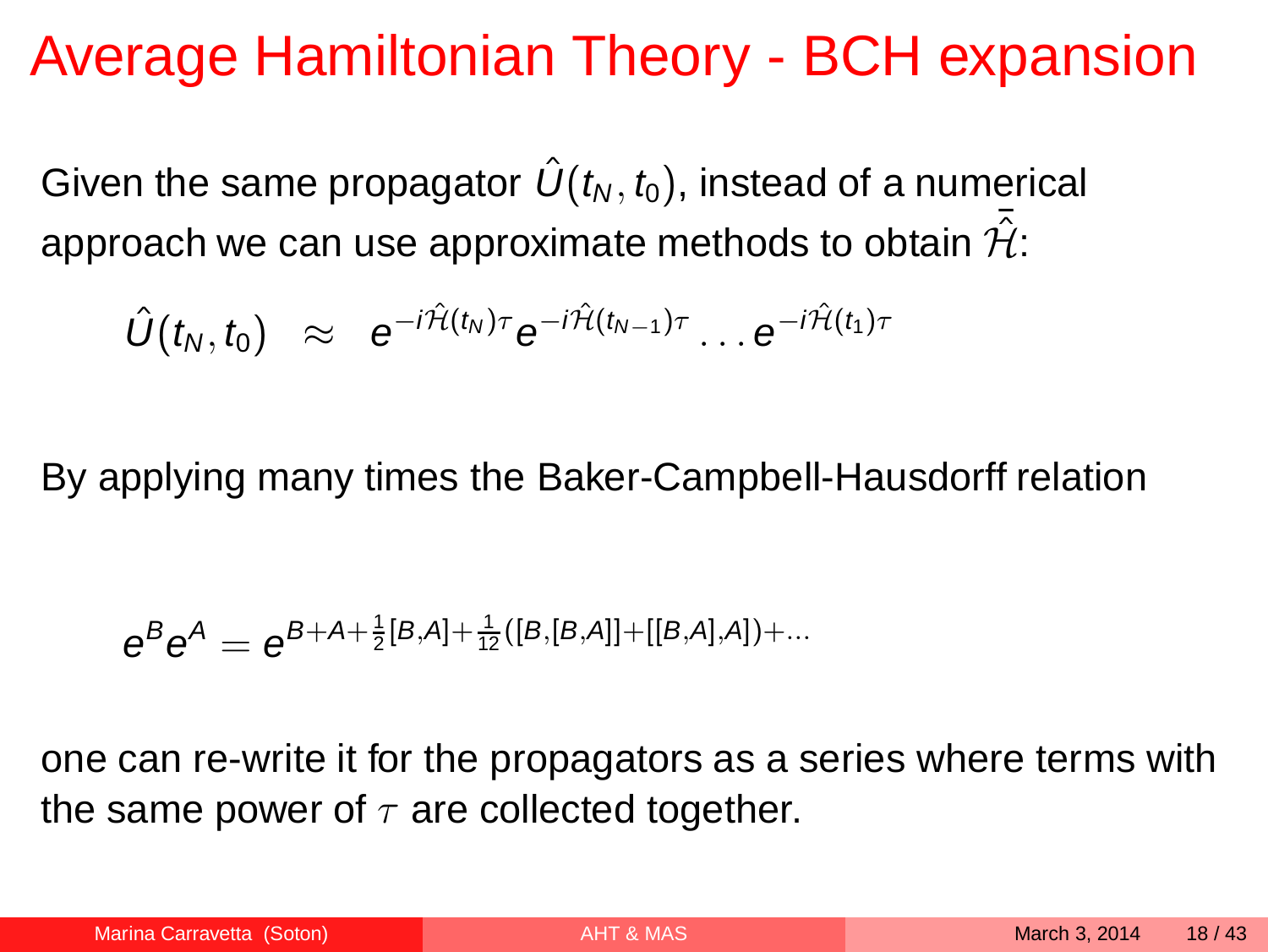#### Average Hamiltonian Theory (1)

Apply the BCH equation to the propagator product with just two terms:

$$
e^{-i\tilde{H}_{2}\tau} = e^{-i\hat{H}_{2}\tau}e^{-i\hat{H}_{1}\tau} = e^{-i(\hat{H}_{1}+\hat{H}_{2})\tau + \frac{1}{2}[\hat{H}_{1},\hat{H}_{2}](i\tau)^{2} + \frac{1}{12}([\hat{H}_{2},[\hat{H}_{2},\hat{H}_{1}]] + [\hat{H}_{2},[\hat{H}_{1},\hat{H}_{1}]]\tau^{3} + ...
$$

The average Hamiltonian can be obtained from this, with different orders associated with different powers of  $\tau$ 

$$
\begin{array}{lll} \tau^1 &\longrightarrow &(\hat{\mathcal{H}}_1+\hat{\mathcal{H}}_2)\\ \tau^2 &\longrightarrow & [\hat{\mathcal{H}}_1,\hat{\mathcal{H}}_2] \\ \tau^3 &\longrightarrow & [\hat{\mathcal{H}}_2,[\hat{\mathcal{H}}_2,\hat{\mathcal{H}}_1]]+[\hat{\mathcal{H}}_2,[\hat{\mathcal{H}}_1,\hat{\mathcal{H}}_1]] \end{array}
$$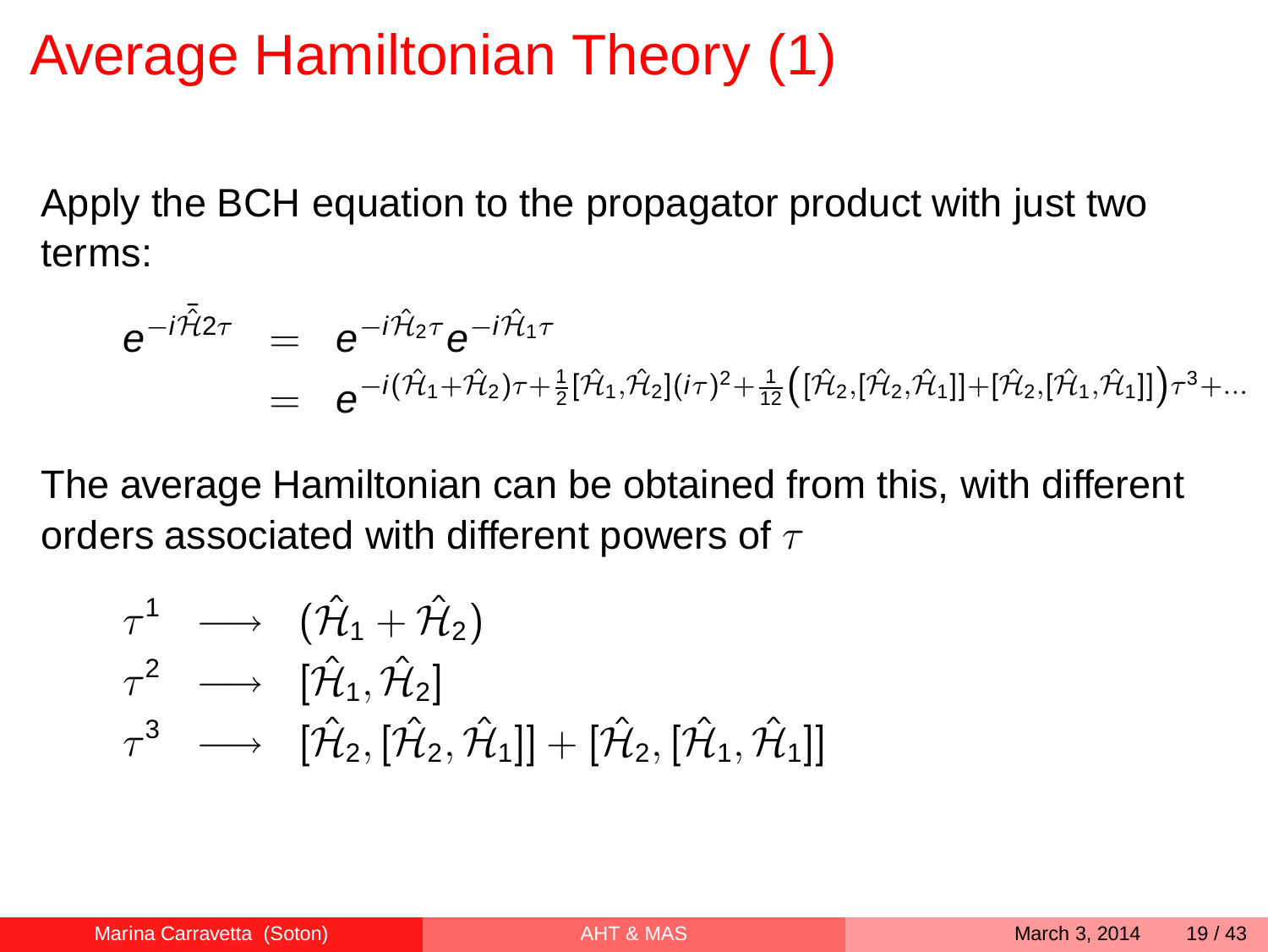## Average Hamiltonian Theory (2)

Given an opetator  $\hat{\mathcal{H}}(t)$ , define a new time independent operator over an interval  $t \in [0, T]$  through the Magnus series expansion:

$$
\begin{array}{rcl}\n\bar{\mathcal{H}} & = & \sum_{n=0}^{\infty} \bar{\mathcal{H}}^{(n)} & \text{with} \\
\bar{\mathcal{H}}^{(0)} & = & 0 \\
\bar{\mathcal{H}}^{(1)} & = & \frac{1}{T} \int_{0}^{T} \mathcal{H}(t) dt \\
\bar{\mathcal{H}}^{(2)} & = & \frac{1}{2iT} \int_{0}^{T} dt_{2} \int_{0}^{t_{2}} [\mathcal{H}(t_{2}), \mathcal{H}(t_{1})] dt_{1} \\
\bar{\mathcal{H}}^{(3)} & = & -\frac{1}{6T} \int_{0}^{T} dt_{3} \int_{0}^{t_{3}} dt_{2} \int_{0}^{t_{2}} \left\{ [\mathcal{H}(t_{3}), [\mathcal{H}(t_{2}), \mathcal{H}(t_{1})]] \right. \\
& & \left. + [[\mathcal{H}(t_{3}), \mathcal{H}(t_{2})], \mathcal{H}(t_{1})] \right\} dt_{1}\n\end{array}
$$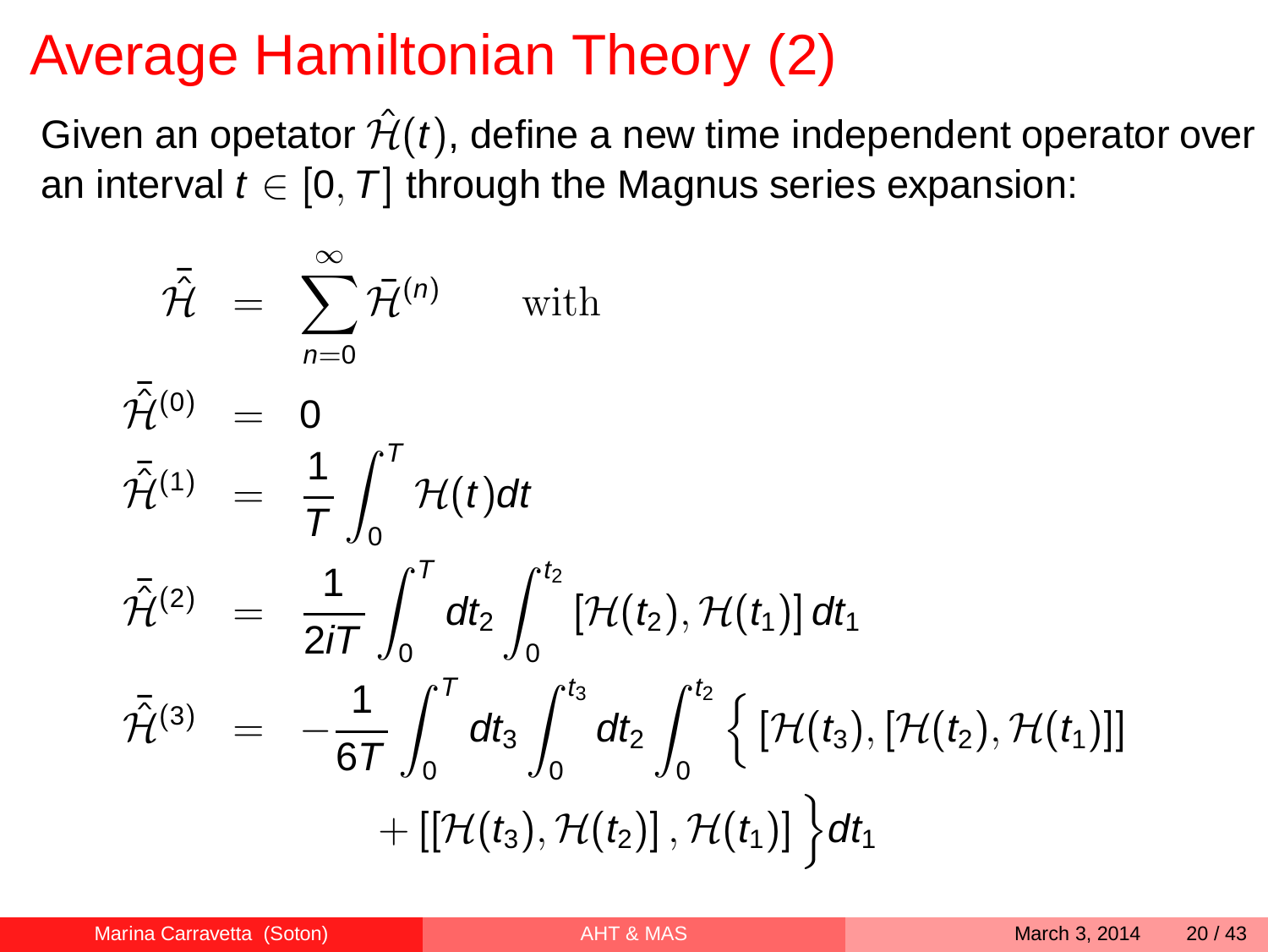## Convergence Criteria for AHT

- **1** The Magnus series converges if  $||\hat{H}T|| \ll 1$ .
- 2 AHT provides the approximate propagator only for time  $t = NT$ . if  $H$  has period T, with  $\hat{U}(NT, 0) = \exp\{-i\tilde{\mathcal{H}} NT\}$
- <sup>3</sup> No predictions can be made, on the basis of AHT, for what happens in between.

Note: given the difficulties in evaluating terms with  $\mathcal{\tilde{H}}^{(n>2)}$ , only use this approach in cases of fast convergence.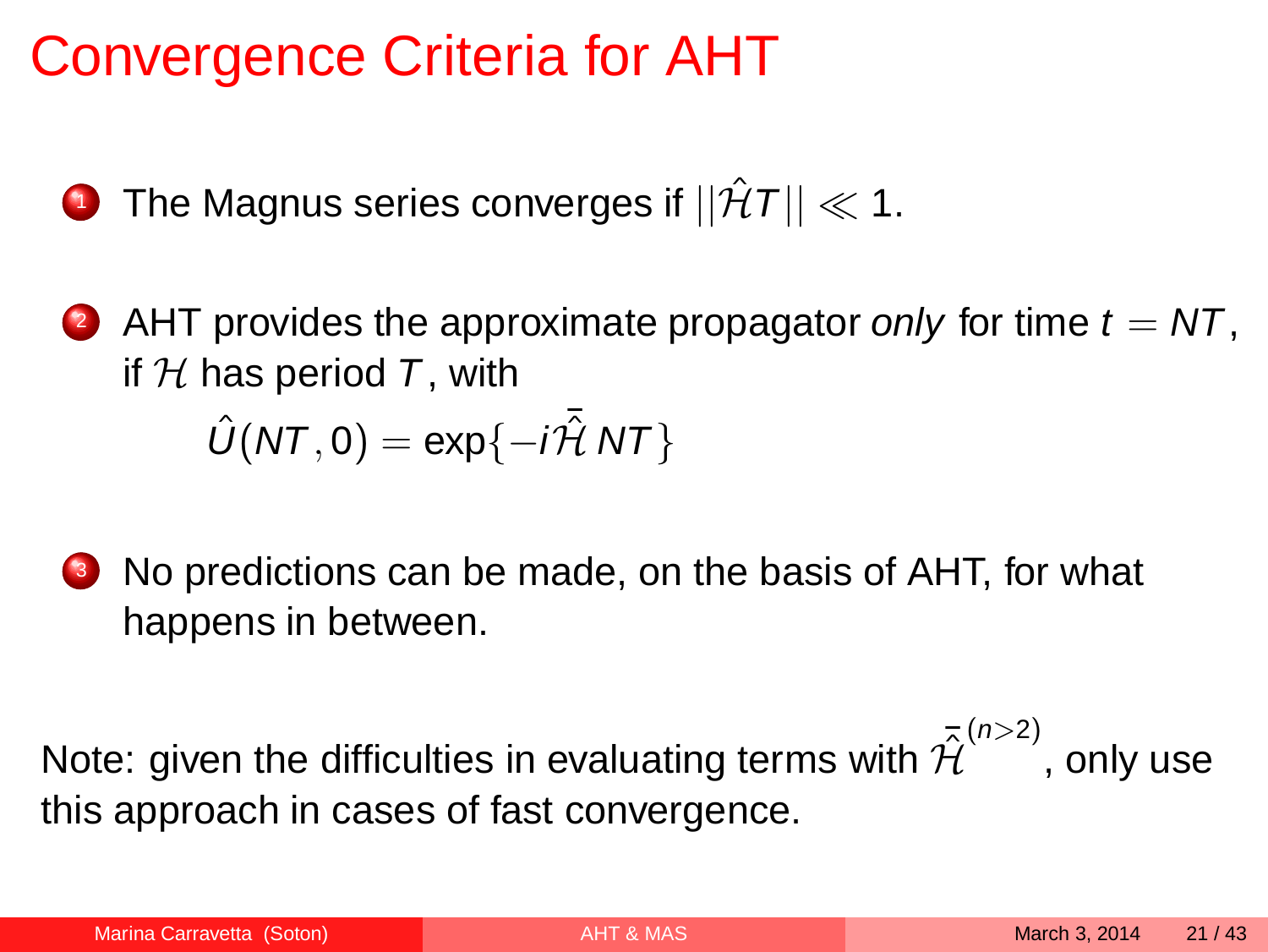# Some interesting cases for AHT

Dynamically Inhomogeneous Hamiltonian: if  $\left[ \hat{\mathcal{H}}(t), \hat{\mathcal{H}}(t^{'}) \right] = 0 \quad \forall t, t^{'} \in \mathcal{T}$ 

$$
\bar{\hat{\mathcal{H}}}^{(n)}=0 \quad \forall n>1
$$

Antisymmetric Hamiltonian: if  $\hat{\mathcal{H}}(t) = -\hat{\mathcal{H}}(-t)$ 

$$
\bar{\hat{\mathcal{H}}}=0
$$

**•** Symmetric Hamiltonian: if  $\hat{\mathcal{H}}(t) = \hat{\mathcal{H}}(-t)$ 

$$
\bar{\hat{\mathcal{H}}}^{(2n)} = 0
$$

$$
\bar{\hat{\mathcal{H}}} = \sum_{n} \bar{\hat{\mathcal{H}}}^{(2n+1)}
$$

then

then

then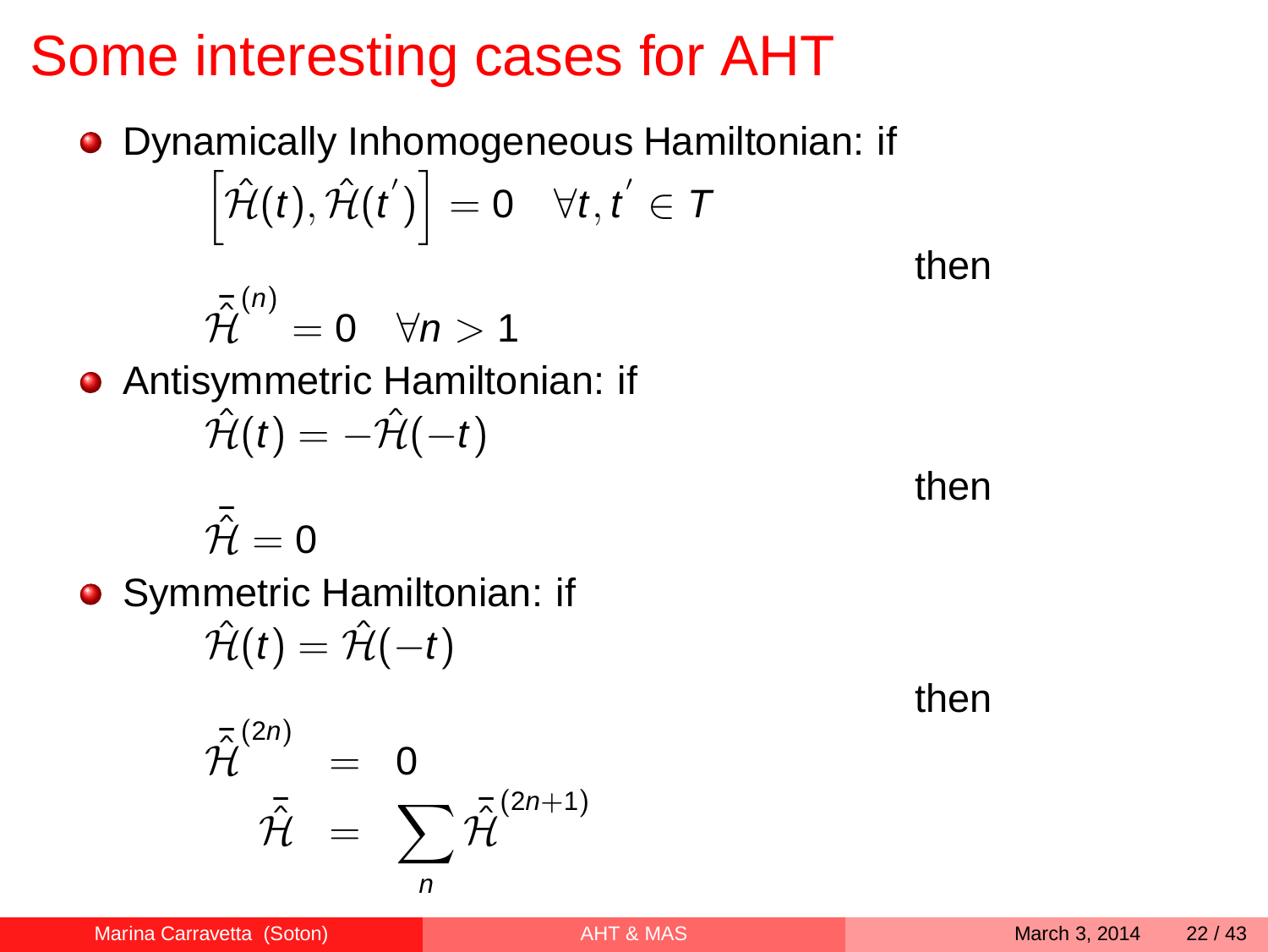# Flow diagram for AHT

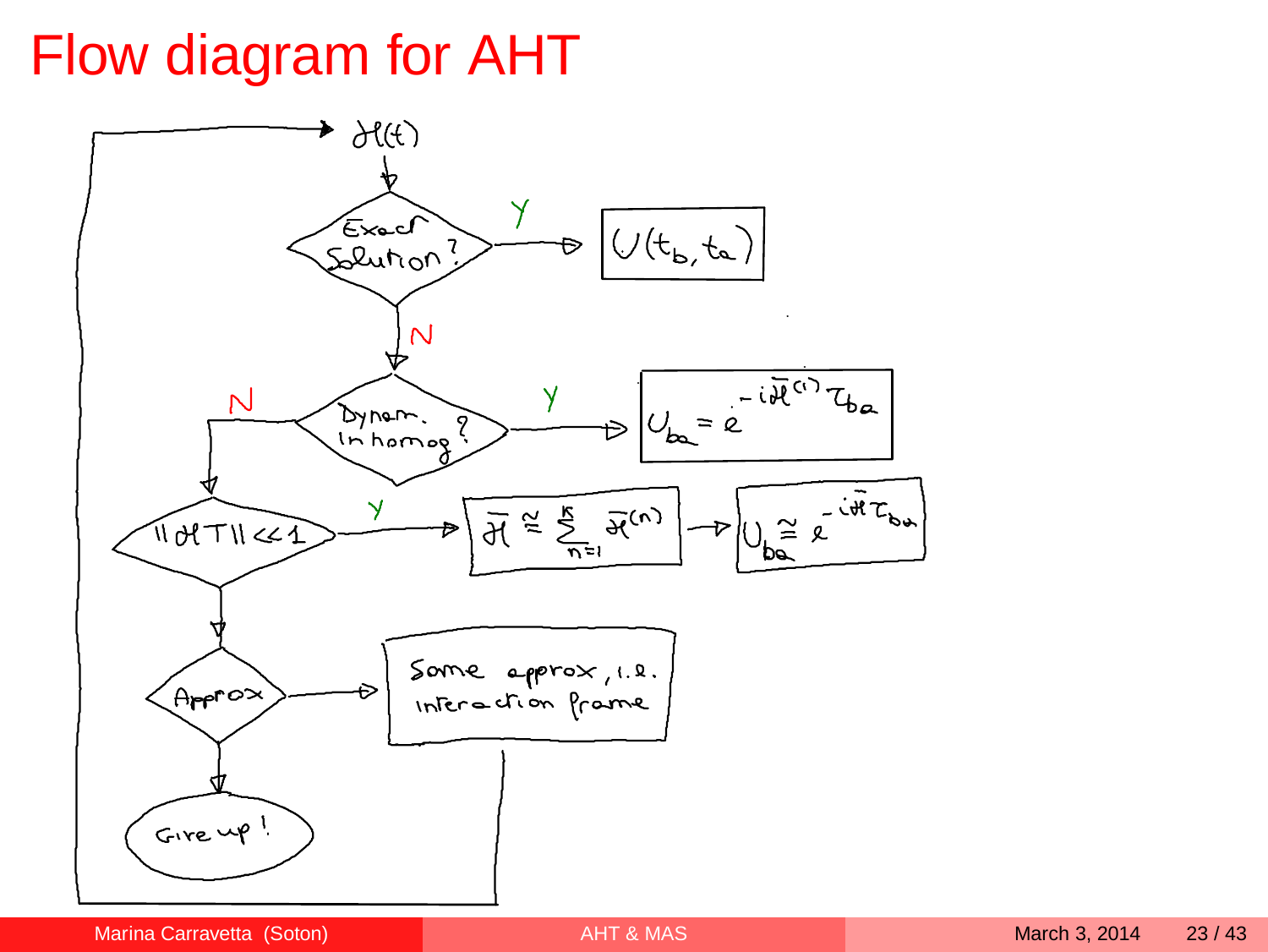#### Secular truncation - the tensor view

The NMR Hamiltonian can be expressed in spin tensors, which are irreducible spherical tensor operators (ISTOs).

One of the standard definition of ISTOs is due to Racah and states that the set  $T_{LM}$  constitutes an ISTO if

<span id="page-23-0"></span>
$$
\begin{bmatrix}\hat{J}_{\pm}, \hat{T}_{LM}\end{bmatrix} = \sqrt{(L \mp M)(L \pm M + 1)} \hat{T}_{L,M \pm 1}
$$

$$
\begin{bmatrix}\hat{J}_{Z}, \hat{T}_{LM}\end{bmatrix} = M \hat{T}_{LM}
$$

The high field truncation, i.e. the retention of the part of the Hamiltonian that commutes with  $\hat{J}_z$ , follows from it.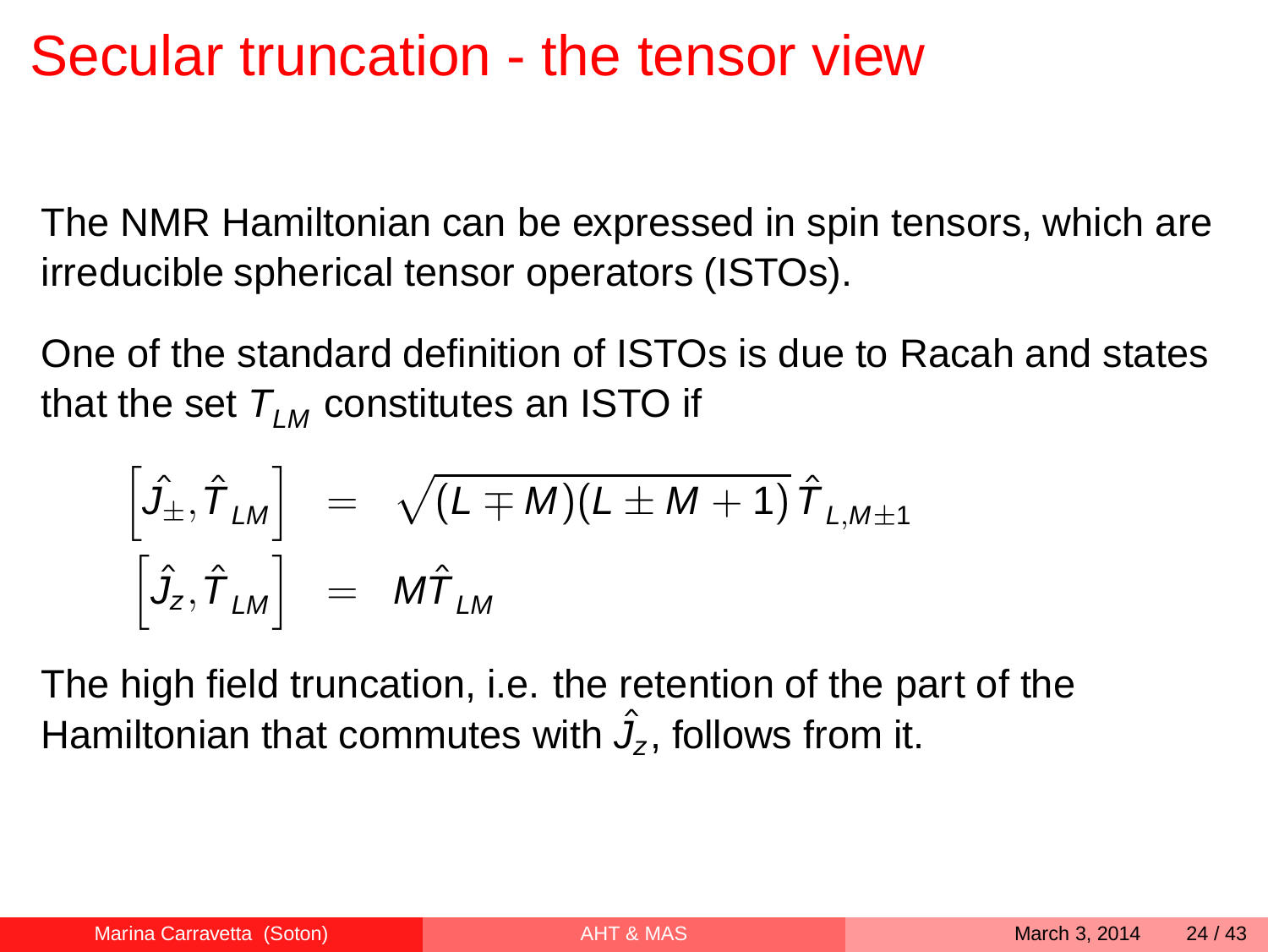#### AHT & Secular truncation (1)

Let  $\hat{\mathcal{H}}=\hat{\mathcal{H}}_0+\hat{\mathcal{H}}_1$  where  $\hat{\mathcal{H}}_0$  is the Zeeman term and  $\hat{\mathcal{H}}_1$  is a spin interaction. In the IF of  $\hat{\mathcal{H}}_0$ , we have

$$
\tilde{\hat{\mathcal{H}}}_1(t) = \hat{U}_0^{-1}(t,0)\hat{\mathcal{H}}_1 \hat{U}_0(t,0)
$$

Expand  $\hat{\mathcal{H}}_1(t)$  in terms of a basis set made up of a complete set of suitable ISTOs,  $\{\hat{\mathsf{Q}}_k\}$ 

$$
\hat{\mathcal{H}}_1 = \sum_{k} a_k \hat{Q}_k
$$
\n
$$
\tilde{\hat{\mathcal{H}}}_1(t) = \sum_{k} a_k \hat{U}_0^{-1}(t, 0) \hat{Q}_k \hat{U}_0(t, 0)
$$
\n
$$
= \sum_{k} a_k e^{-i n_k \omega_0 t} \hat{Q}_k \qquad \text{using}
$$
\n
$$
\hat{R}_z(\alpha) \hat{T}_{\lambda \mu} \hat{R}_z(-\alpha) = \hat{T}_{\lambda \mu} e^{-i \mu \alpha}
$$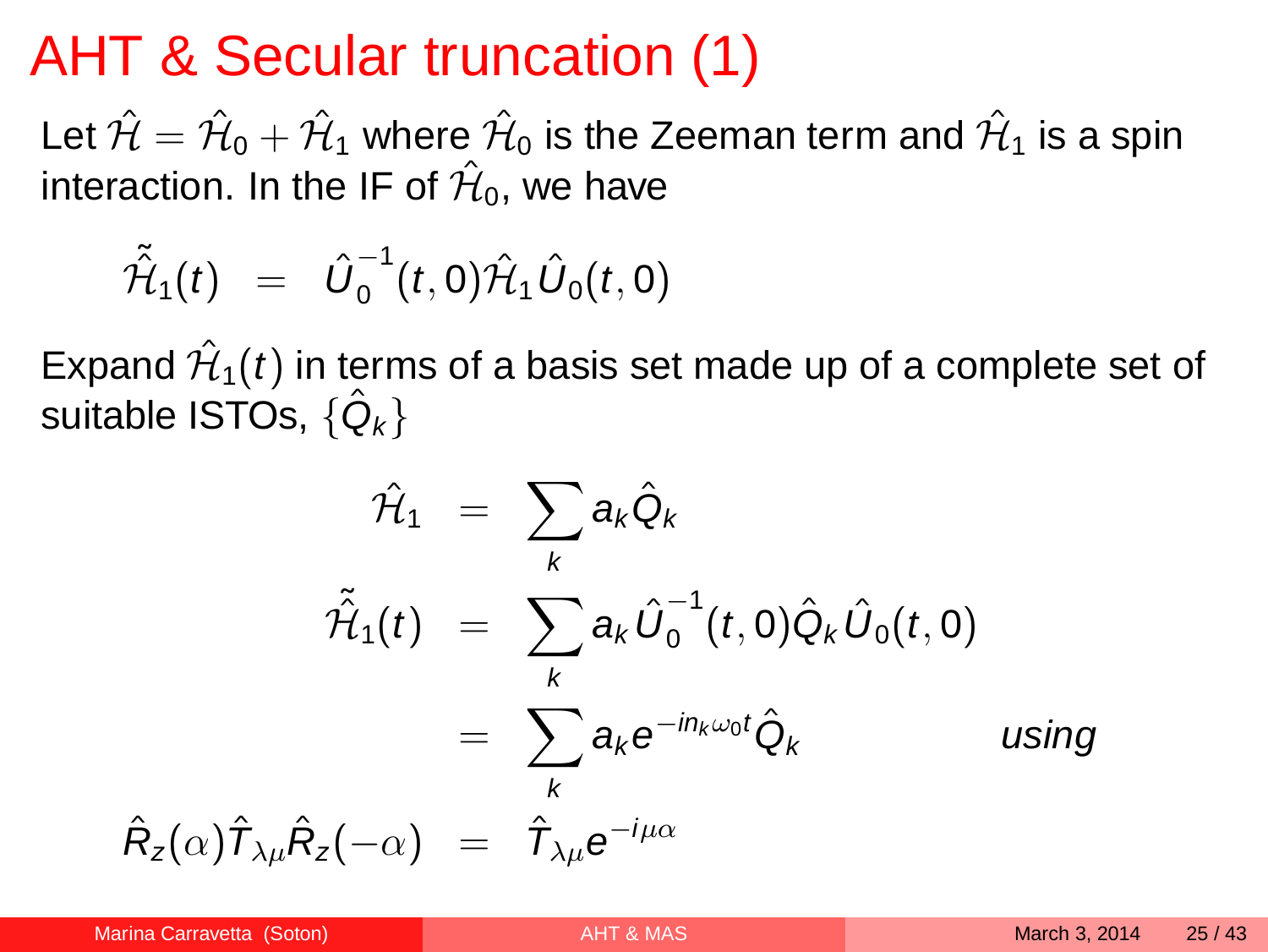#### AHT & Secular truncation (2)

The first order average Hamiltonian for it over time T is

$$
\bar{\tilde{\mathcal{H}}}_{1}^{(1)} = \frac{1}{T} \int_{0}^{T} \tilde{\tilde{\mathcal{H}}}_{1}(t) dt
$$
\n
$$
= \frac{1}{T} \int_{0}^{T} \sum_{k} a_{k} e^{-in_{k}\omega_{0}t} \hat{Q}_{k} dt
$$
\n
$$
= \frac{1}{T} \sum_{k} a_{k} \hat{Q}_{k} \int_{0}^{T} e^{-in_{k}\omega_{0}t} dt
$$
\n
$$
= \frac{1}{T} \sum_{k} a_{k_{0}} \hat{Q}_{k_{0}}
$$

hence the first order average Hamiltonian over a Larmor period contains only rank 0 tensors.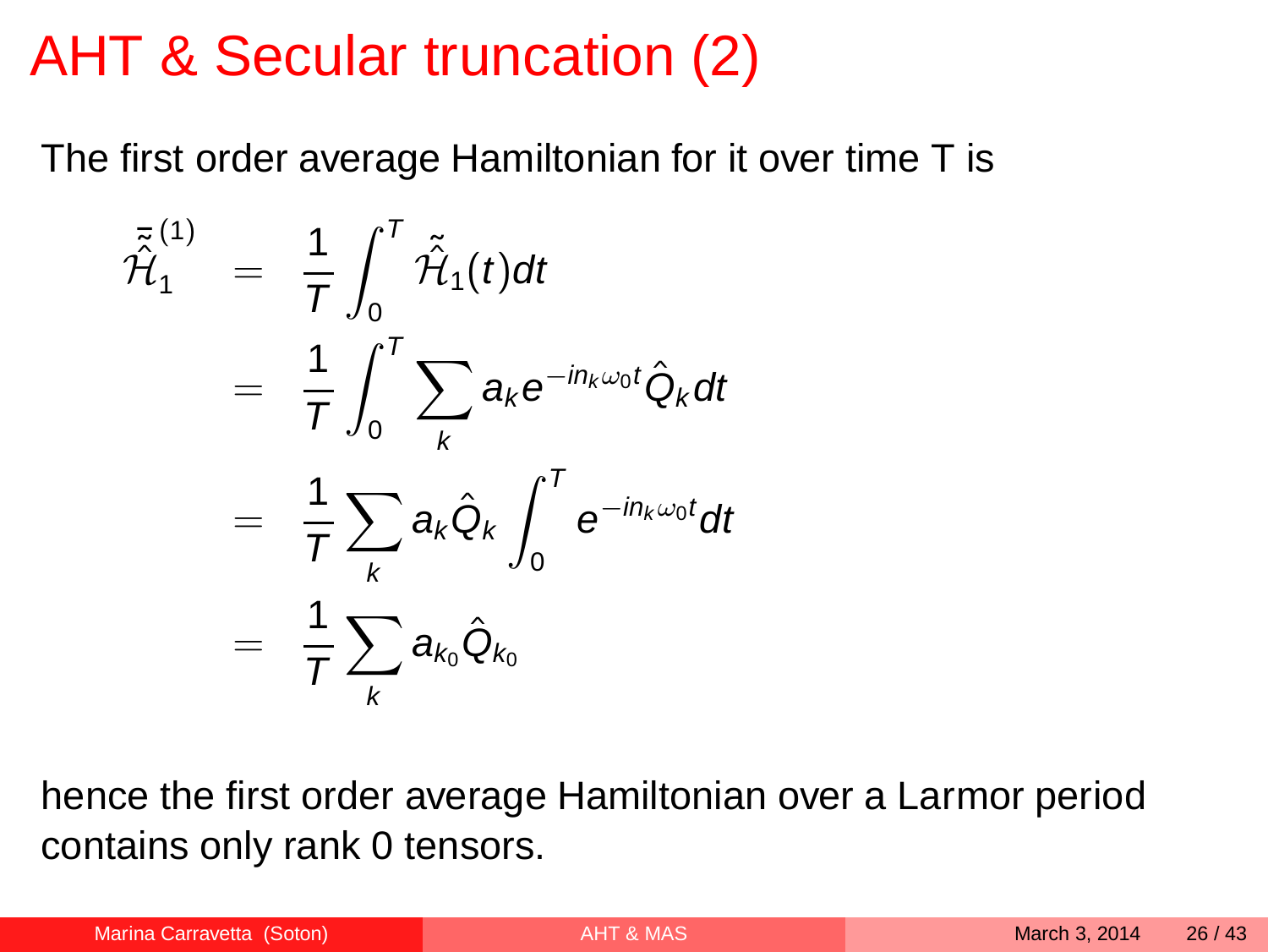# WAHUHA and AHT (1)



Take 2 spins 1/2 system, no CS or J

$$
\hat{\mathcal{H}} = \hat{\mathcal{H}}_{rf}(t) + \omega_{DD}(\hat{\mathbf{3}j_{z}\hat{\mathbf{1}}kz} - \hat{\mathbf{I}}j \cdot \hat{\mathbf{I}}k)
$$

<span id="page-26-0"></span>Assume infinitely short pulses so that the internal  $\hat{\mathcal{H}}$  is neglected during the pulse.

AHT can not be applied because  $||\hat{\mathcal{H}}T||>$  1. Choose  $\hat{\mathcal{H}}_{\mathcal{A}}=\hat{\mathcal{H}}_{\mathcal{\mathcal{H}}}(t)$ 

$$
\hat{\mathcal{H}}_{\text{rf}}(t) = \begin{cases}\n0 & t \in \text{other} \\
\omega_{\text{nu}}^{\prime} \hat{J}_{x} & [b, c) \\
\omega_{\text{nu}}^{\prime} \hat{J}_{y} & [d, e) \\
-\omega_{\text{nu}}^{\prime} \hat{J}_{y} & [g, h) \\
-\omega_{\text{nu}}^{\prime} \hat{J}_{x} & [i, j)\n\end{cases} \quad \hat{U}_{A}(t, a) = \begin{cases}\n\mathbb{I} & [a, b) \\
e^{-i\frac{\pi}{2}i_{x}} & [c, d) \\
e^{-i\frac{\pi}{2}i_{y}}e^{-i\frac{\pi}{2}i_{x}} & [e, g) \\
e^{-i\frac{\pi}{2}i_{x}} & [h, i) \\
\mathbb{I} & [j, k)\n\end{cases}
$$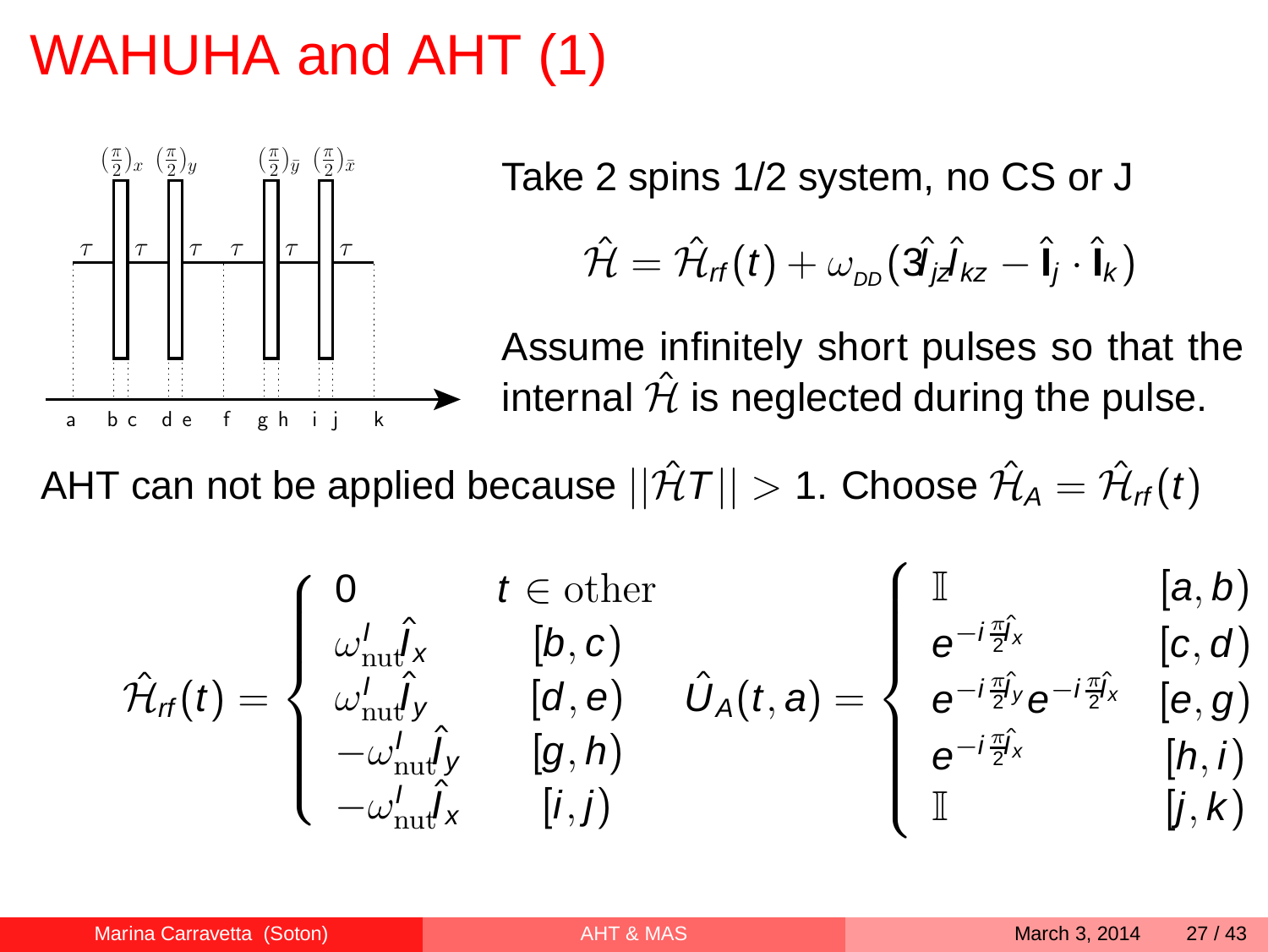# WAHUHA (2)

To simplify, use the notation

$$
\hat{\mathcal{H}}_{mm} = \omega_{\scriptscriptstyle DD} (3\hat{\mathbf{l}}_{jm}\hat{\mathbf{l}}_{km} - \hat{\mathbf{l}}_{j} \cdot \hat{\mathbf{l}}_{k})
$$

Calculate the transformed  $\tilde{\mathcal{H}}_{B}$  using

$$
\hat{\mathcal{H}}_{\text{B}} = \hat{\mathcal{H}}_{\text{DD}} = \hat{\mathcal{H}}_{zz}
$$

and the definition

$$
\tilde{\hat{\mathcal{H}}}_B(t)=\hat{U}_A(t,a)^\dagger\hat{\mathcal{H}}_B\hat{U}_A(t,a)
$$

For instance, in the interval  $t \in [c, d)$ , the interaction frame propagator is

$$
e^{i\frac{\pi}{2}\hat{J}_x}\hat{\mathcal{H}}_{zz}e^{-i\frac{\pi}{2}\hat{J}_x}=\hat{\mathcal{H}}_{yy}
$$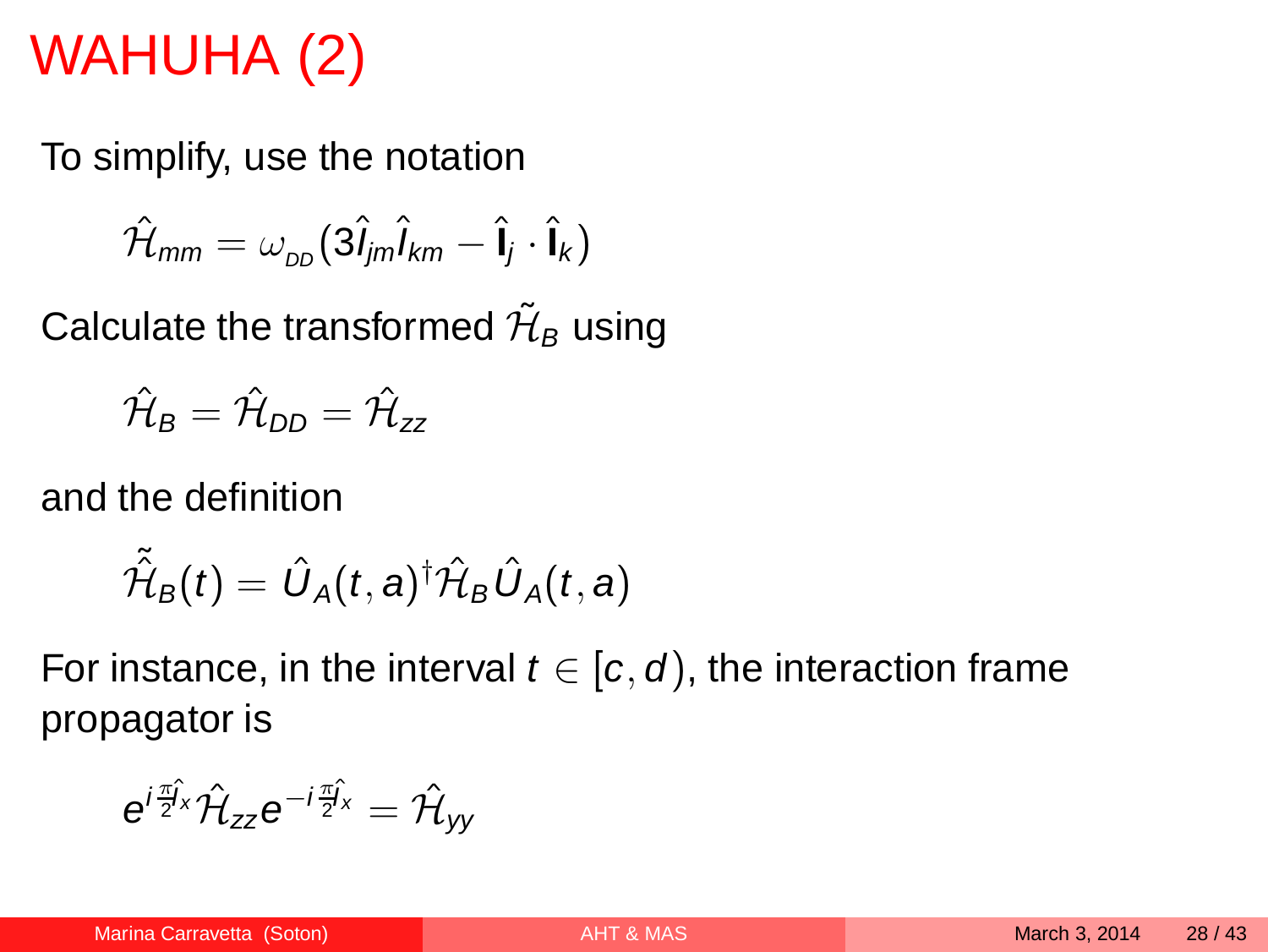# WAHUHA (3)



Both 
$$
\tilde{\tilde{\mathcal{H}}}_{B}^{(1)} = 0
$$
 and  $\tilde{\tilde{\mathcal{H}}}_{B}^{(2)} = 0$  (symmetric  $\hat{\mathcal{H}}$ ), because  
\n
$$
\hat{\mathcal{H}}_{xx} + \hat{\mathcal{H}}_{yy} + \hat{\mathcal{H}}_{zz} = 0
$$

Is  $||\tilde{\hat{\mathcal{H}}}_B$ 7 $||\approx ||\tilde{\hat{\mathcal{H}}}_B$ 6 $\tau||\ll$  1 ?

It depends on the timing: experimentally, it is important to have both short  $\tau$  and strong pulses.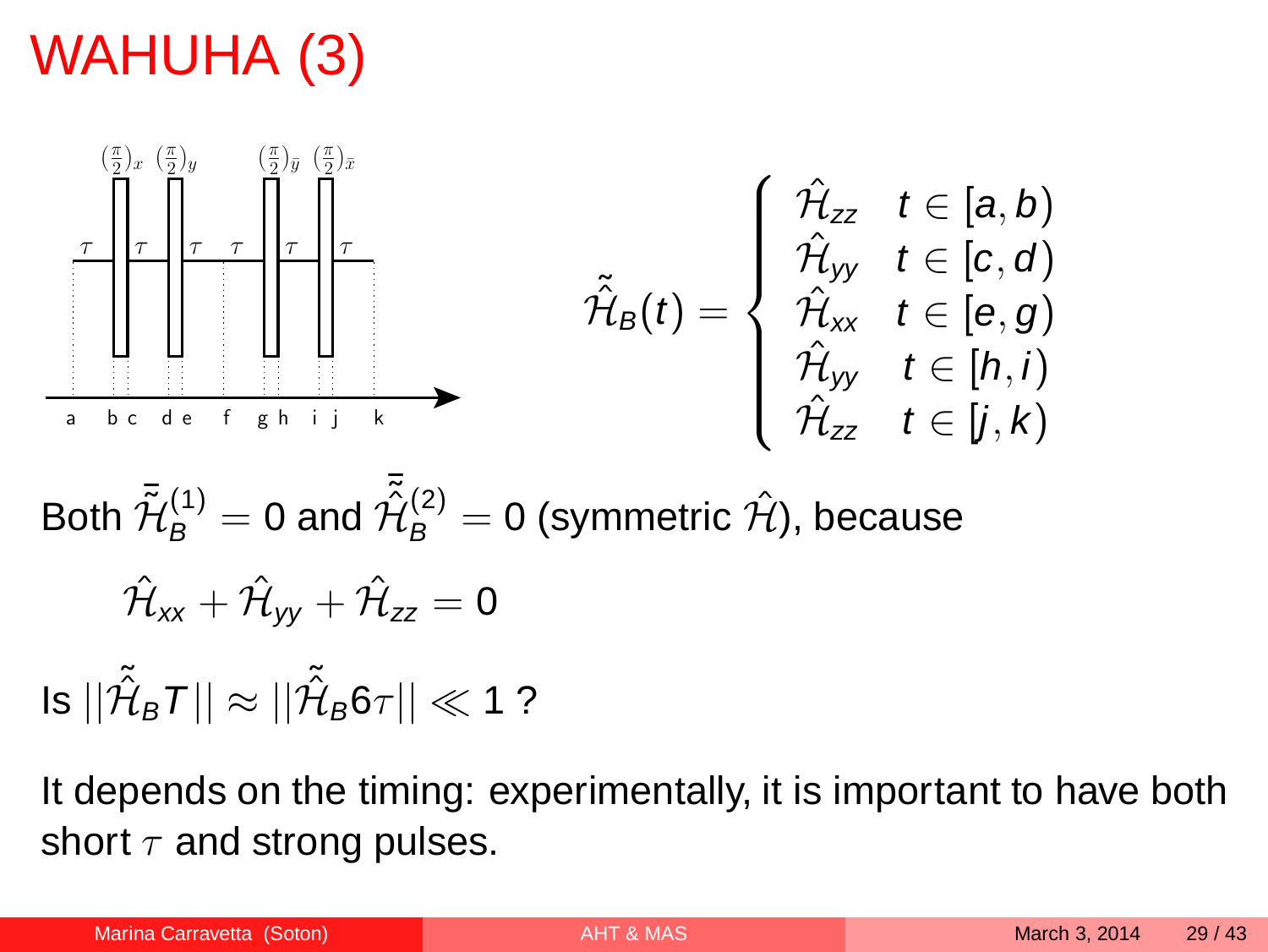#### Hamiltonian & Secular truncation

$$
\hat{\cal H} \;\; = \;\; \sum_{\Lambda} \hat{\cal H}^{\Lambda}
$$

For any given interaction

$$
\hat{\mathcal{H}}^{\Lambda} = c^{\Lambda} \sum_{k=0}^{2} \left\langle \hat{A}^{\Lambda(k)} | \hat{\mathcal{T}}^{\Lambda(k)} \right\rangle
$$

$$
= c^{\Lambda} \sum_{k=0}^{2} \sum_{m=-k}^{k} (-1)^{m} \left[ \hat{A}_{km}^{\Lambda} \right] \left[ \hat{\mathcal{T}}_{k-m}^{\Lambda} \right]
$$

in general, but in the high field approximation only  $m = 0$  remains:

<span id="page-29-0"></span>
$$
\hat{\mathcal{H}}^{\Lambda} \quad = \quad c^{\Lambda} \; \; \sum_{k=0}^{2} \; \left[ \hat{A}^{\Lambda}_{k0} \right] \left[ \hat{\boldsymbol{T}}^{\Lambda}_{k0} \; \right]
$$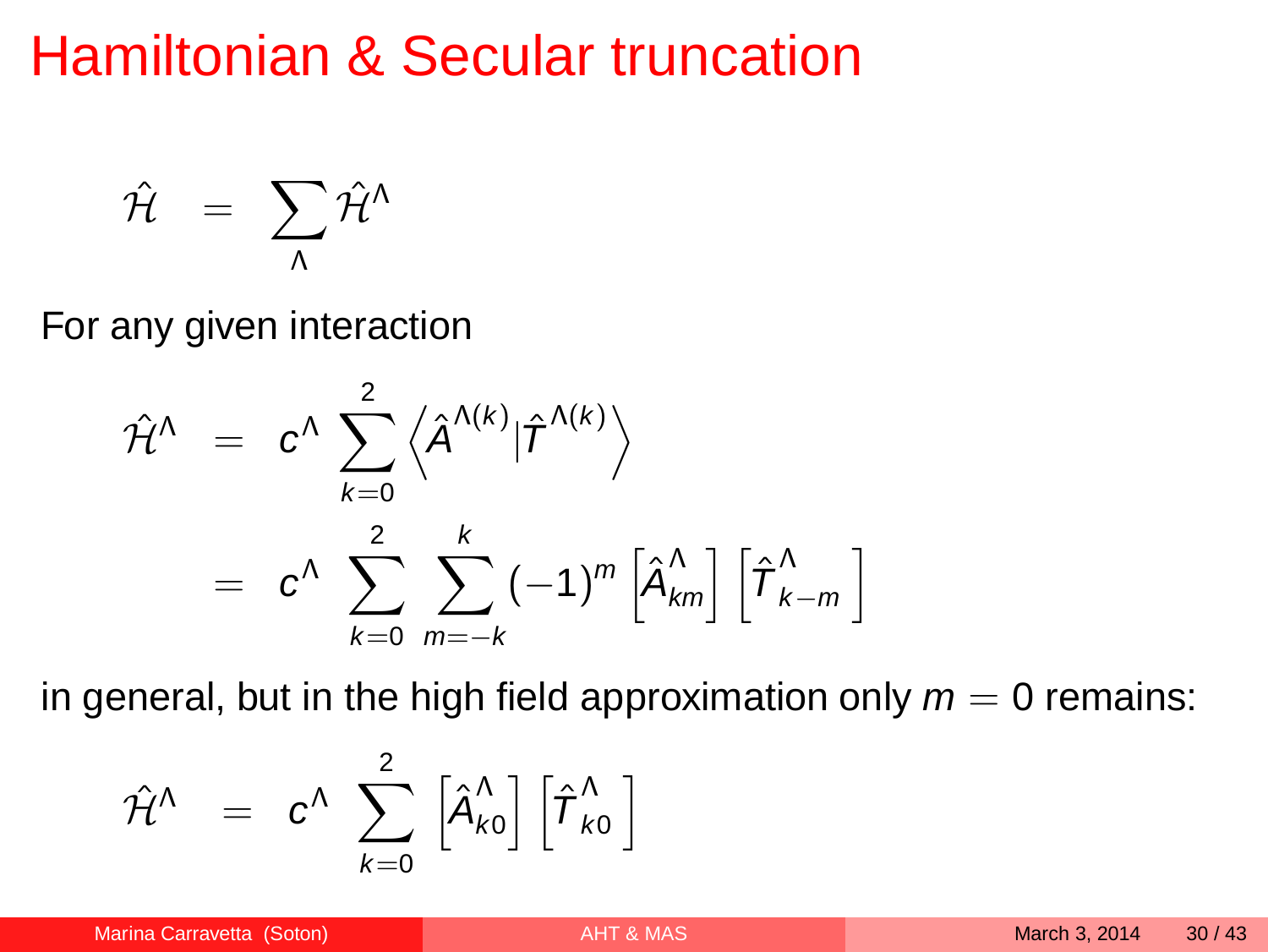#### Hamiltonian under sample rotation

The sample rotation induces a modulation of the space tensors as:

$$
\hat{\mathcal{H}}^{\Lambda} = c^{\Lambda} \sum_{k=0}^{2} \left[ \hat{A}_{k0}^{\Lambda}(t) \right]^{\mathcal{L}} \left[ \hat{\mathcal{T}}_{k0}^{\Lambda} \right]^{\mathcal{L}}
$$
\n
$$
= c^{\Lambda} \sum_{k=0}^{2} \sum_{m=-k}^{k} \left[ \hat{A}_{km}^{\Lambda} \right]^{\mathcal{R}} D_{m0}^{k}(\Omega_{RL}(t)) \left[ \hat{\mathcal{T}}_{k0}^{\Lambda} \right]^{\mathcal{L}}
$$

If  $\Omega_{\mathcal{R}L}(t) = \{ \alpha_{\mathcal{R}L}^0 - \omega_{r}t, \beta_{\mathcal{R}L}, 0 \}$  then

$$
\hat{\mathcal{H}}^{\Lambda} \;\; = \;\; c^{\Lambda} \; \sum_{k=0}^2 \; \sum_{m=-k}^k \left[ \hat{\textbf{A}}^{\Lambda}_{km} \right]^R e^{-im(\alpha^0_{RL}-\omega_r t)} \textbf{d}^k_{m0}(\beta_{RL}) \; \left[ \hat{\boldsymbol{T}}^{\Lambda}_{k0} \right]^L
$$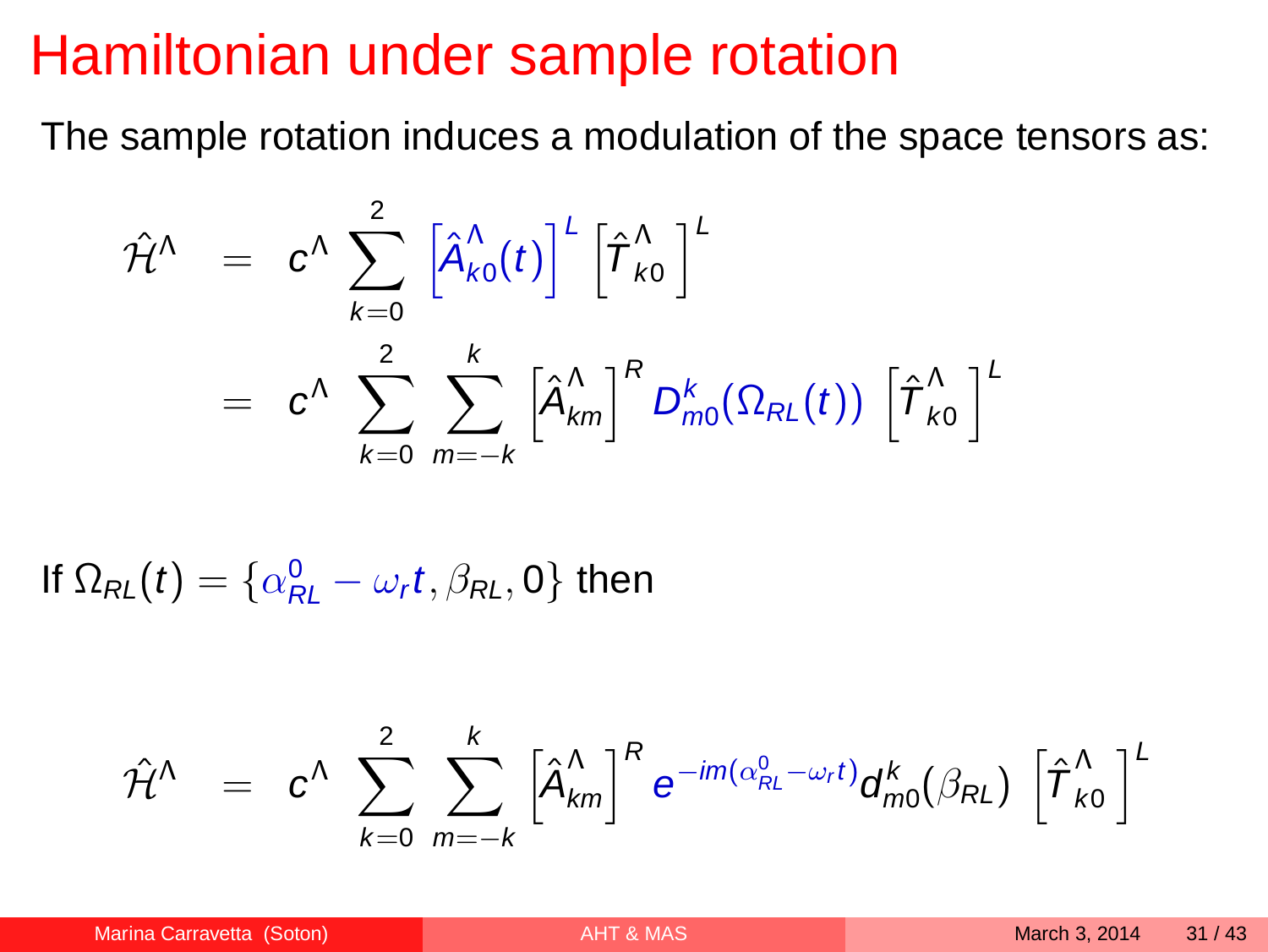## MAS & angle definitions



#### Figure from Andreas Brinkmann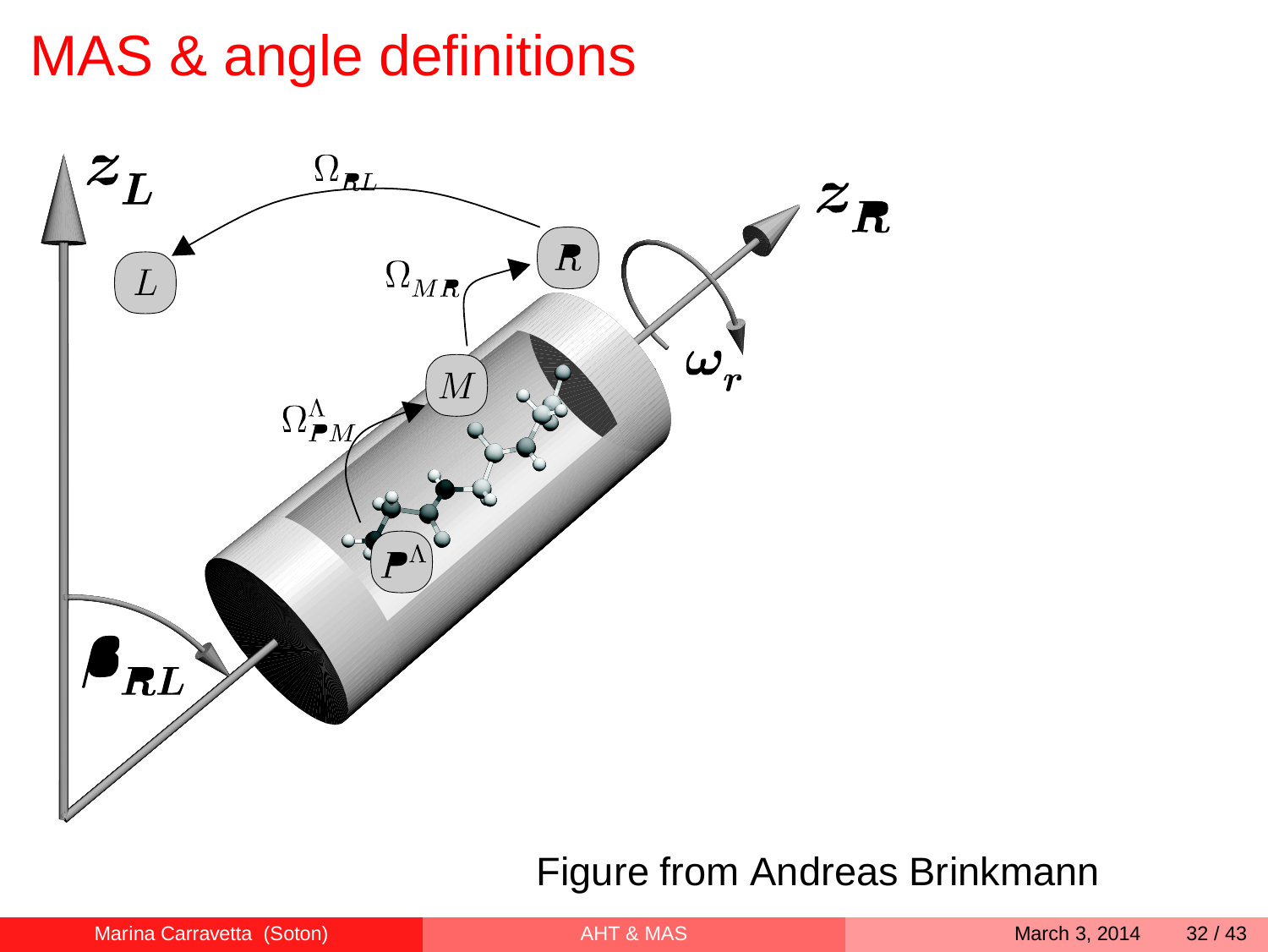# Magic Angle Spinning

What happens at the magic angle,  $\beta_{\mathsf{RL}}=\arccos(1/\sqrt{3})$ ?

If we neglect the antisymmetric spin interactions, then

$$
\begin{array}{lll} \hat{\mathcal{H}}^{\Lambda} & = & \displaystyle c^{\Lambda} \, \left[ \hat{\mathcal{A}}_{00}^{\Lambda} \right]^{R} \, \left[ \hat{\boldsymbol{\varUpsilon}}_{00}^{\Lambda} \, \right] + & \\ & & \displaystyle + \, c^{\Lambda} \sum_{m=-2}^{2} \left[ \hat{\mathcal{A}}_{2m}^{\Lambda} \right]^{R} \, e^{-im(\alpha_{\mathcal{R}L}^{0} - \omega_{\mathit{r}} t)} \mathsf{d}_{m0}^{2} (\beta_{\mathcal{R}L}) \, \left[ \hat{\boldsymbol{\varUpsilon}}_{20}^{\Lambda} \, \right] \end{array}
$$

The anisotropic interactions and the time dependence are still there.

MAS does not fully remove the anisotropic interactions, just the  $m = 0$  component of rank 2 space tensors !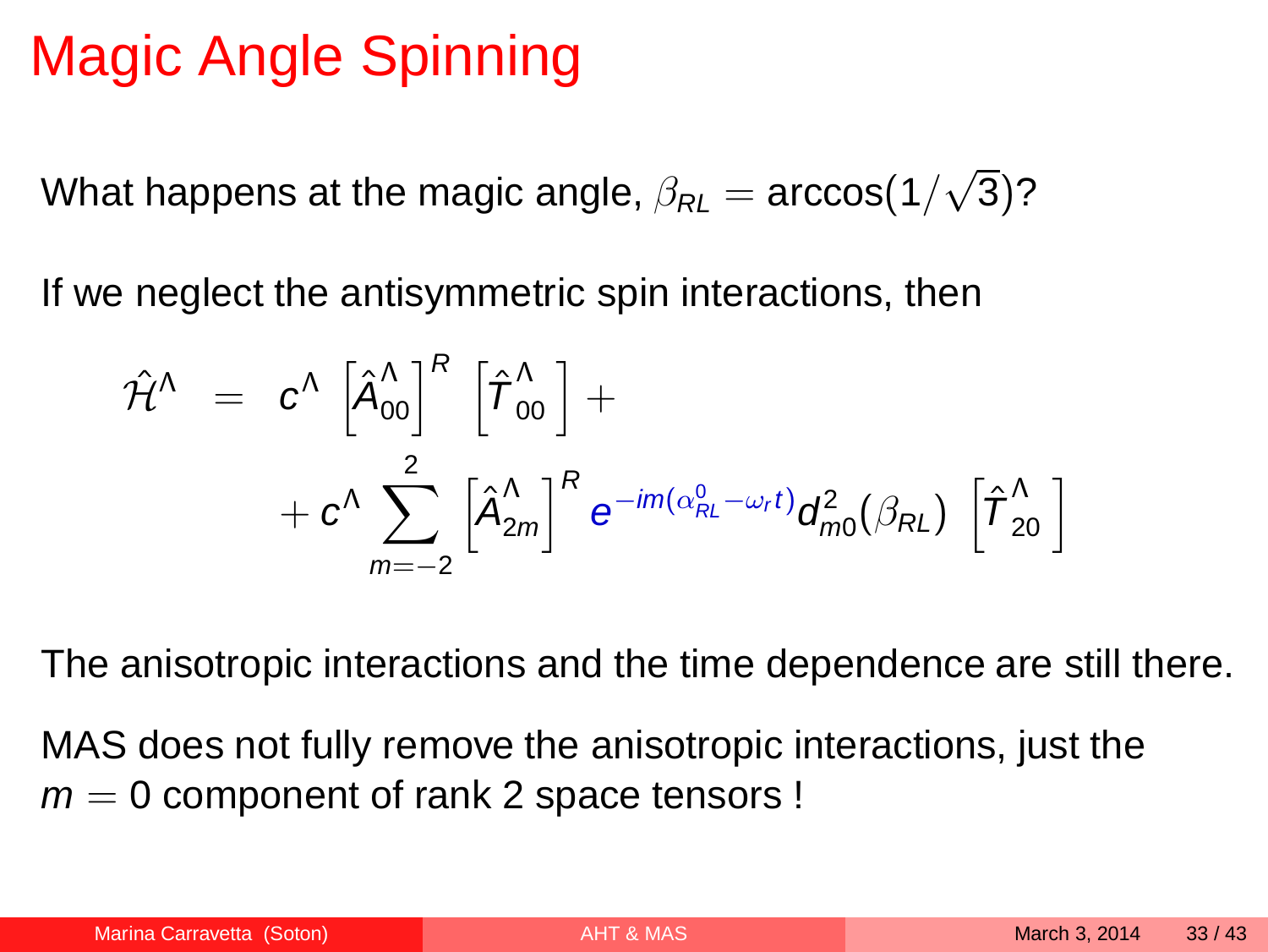#### MAS and Average Hamiltonian Theory (1)

The Hamiltonian  $\mathcal{H}^{\Lambda}$  for a spinning solid in high field is:

$$
\hat{\mathcal{H}}^{\Lambda}(t)=c^{\Lambda}\left\{\hat{\bm{\mathcal{A}}}_{\mathsf{iso}}^{\Lambda}\ \hat{\bm{\mathcal{T}}}_{00}^{\Lambda}+\sum_{m=-2}^{2}\left[\hat{\bm{\mathcal{A}}}_{2m}^{\Lambda}\right]^{R}e^{-\textit{i}m(\alpha_{\mathsf{RL}}-\omega_{\mathsf{r}}t)}\ \bm{\mathcal{d}}_{m0}^{2}(\beta_{\mathsf{RL}})\ \hat{\bm{\mathcal{T}}}_{20}^{\Lambda}\right\}
$$

The first order average Hamiltonian will be

<span id="page-33-0"></span>
$$
\begin{array}{lll} \bar{\mathcal{H}}^{(1)} & = & \displaystyle \frac{1}{\tau_r} \int_0^{\tau_r} \sum_\Lambda \hat{\mathcal{H}}^\Lambda(t) dt \\ \\ & = & \displaystyle \sum_\Lambda c^\Lambda \left\{ \hat{A}_{\text{iso}}^\Lambda \, \hat{\boldsymbol{T}}_{00}^\Lambda + \left[ \hat{A}_{20}^\Lambda \right]^R d_{00}^2 (\beta_{RL}) \, \hat{\boldsymbol{T}}_{20}^\Lambda \right\} \\ \\ & = & \displaystyle \hat{\mathcal{H}}^{\text{iso}} + \sum_\Lambda c^\Lambda \left[ \hat{A}_{20}^\Lambda \right]^R d_{00}^2 (\beta_{RL}) \, \hat{\boldsymbol{T}}_{20}^\Lambda \end{array}
$$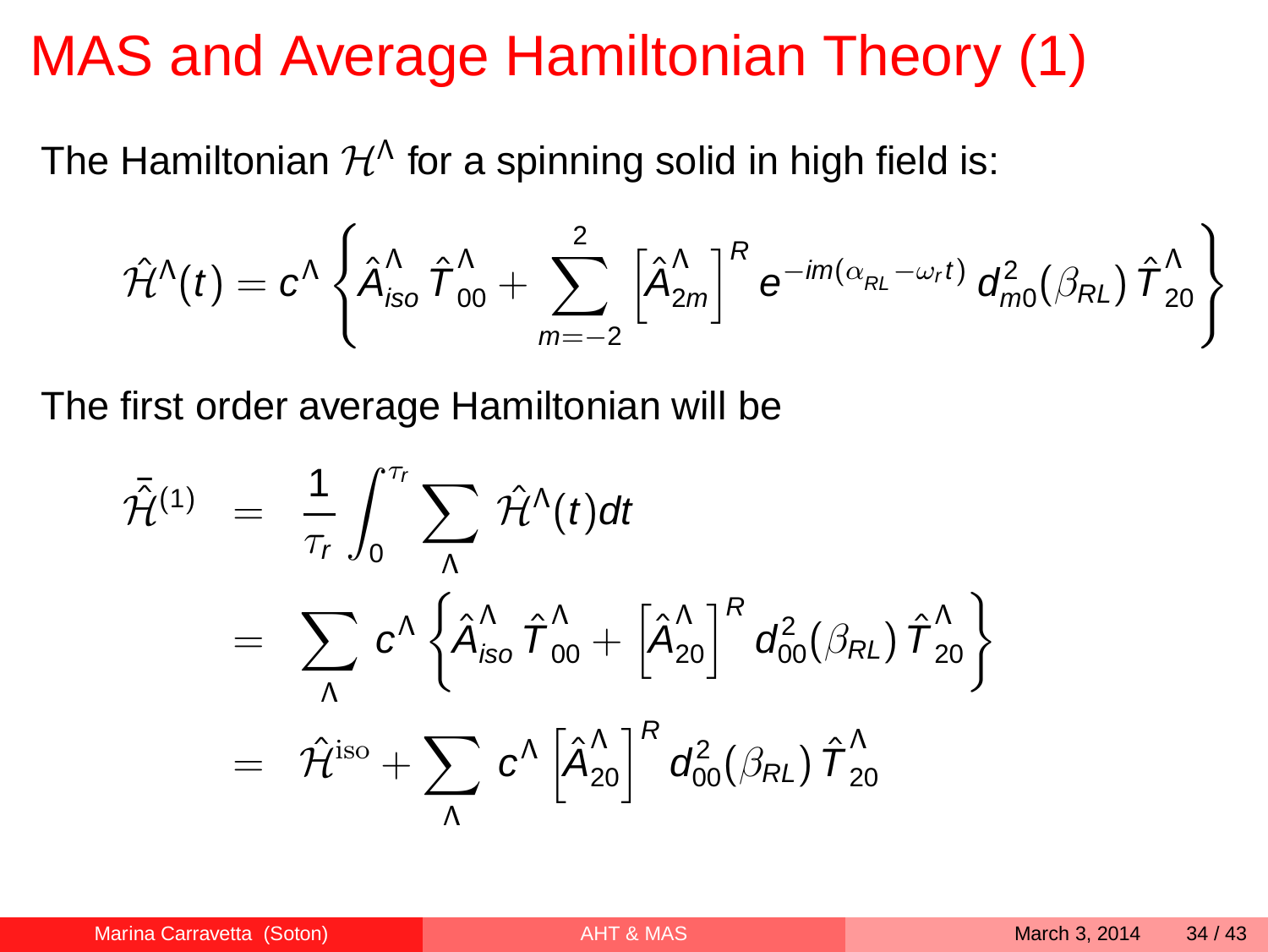# MAS and Average Hamiltonian Theory (2)

So up to first order:

$$
\bar{\hat{\mathcal{H}}}^{(1)} \;\; = \;\; \hat{\mathcal{H}}^{\rm iso} + \sum_{\Lambda} \; c^{\Lambda} \left[ \hat{A}_{20}^{\Lambda} \right]^R \, d^2_{00} (\beta_{RL}) \; \hat{\mathcal{T}}^{\Lambda}_{20}
$$

and at the magic angle

$$
\bar{\mathcal{H}}^{(1)} = \hat{\mathcal{H}}^{\text{iso}}
$$

It is not straightforward to understand how AHT works because many terms do not satisfy  $||\hat{\mathcal{H}}T|| \ll 1$ .

A small period  $\mathcal T$  (typically  $\mathcal T=\tau_r$  for a spinning sample) improves convergence.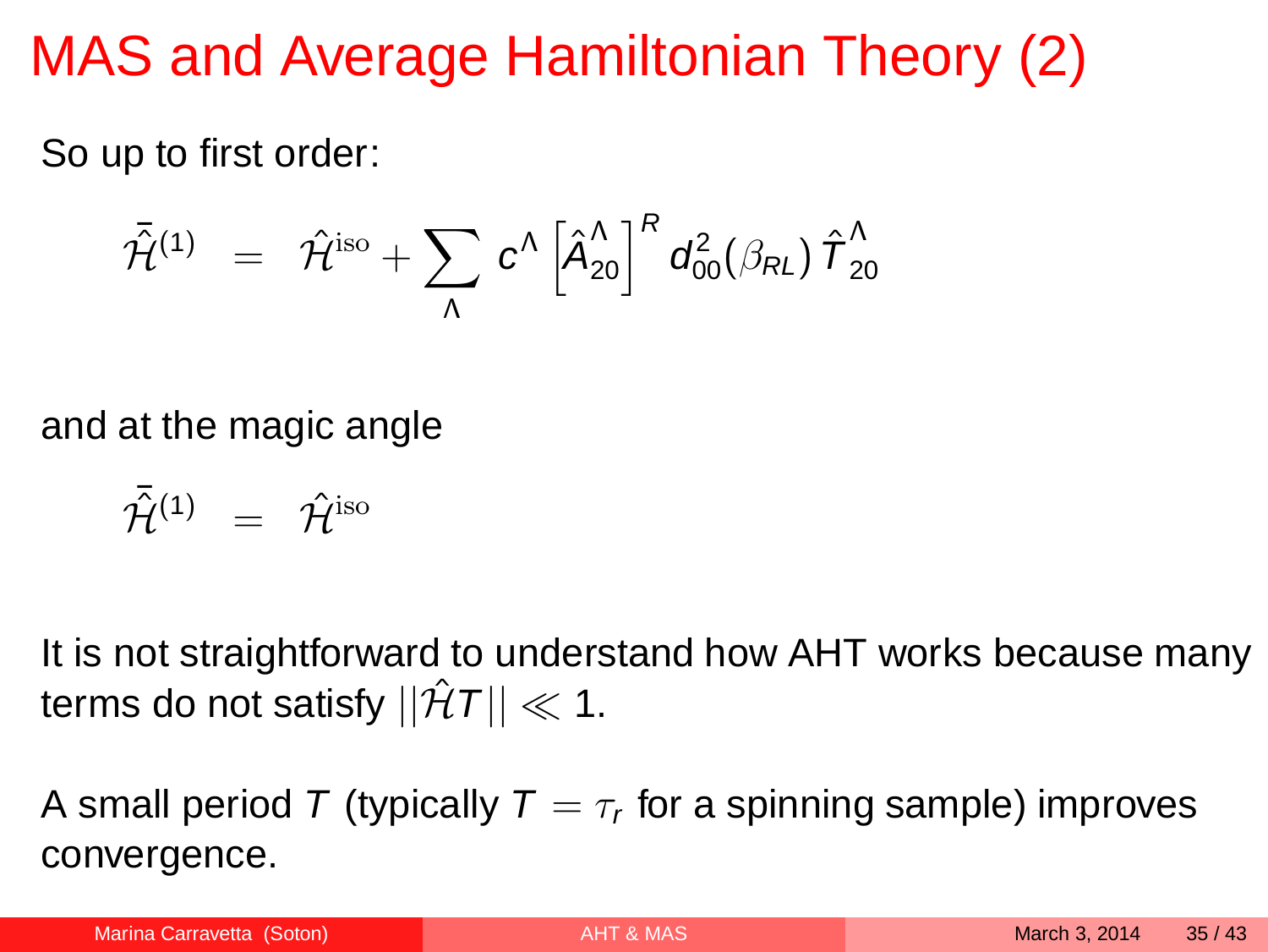#### NMR Rotors

NMR rotors come in a variety of sizes. The smaller the rotor, the faster the maximum spinning frequency.



The fastest MAS probes reach speeds in excess of 100 kHz and are made by Jeol, who defeated the previous record help by Ago Samoson.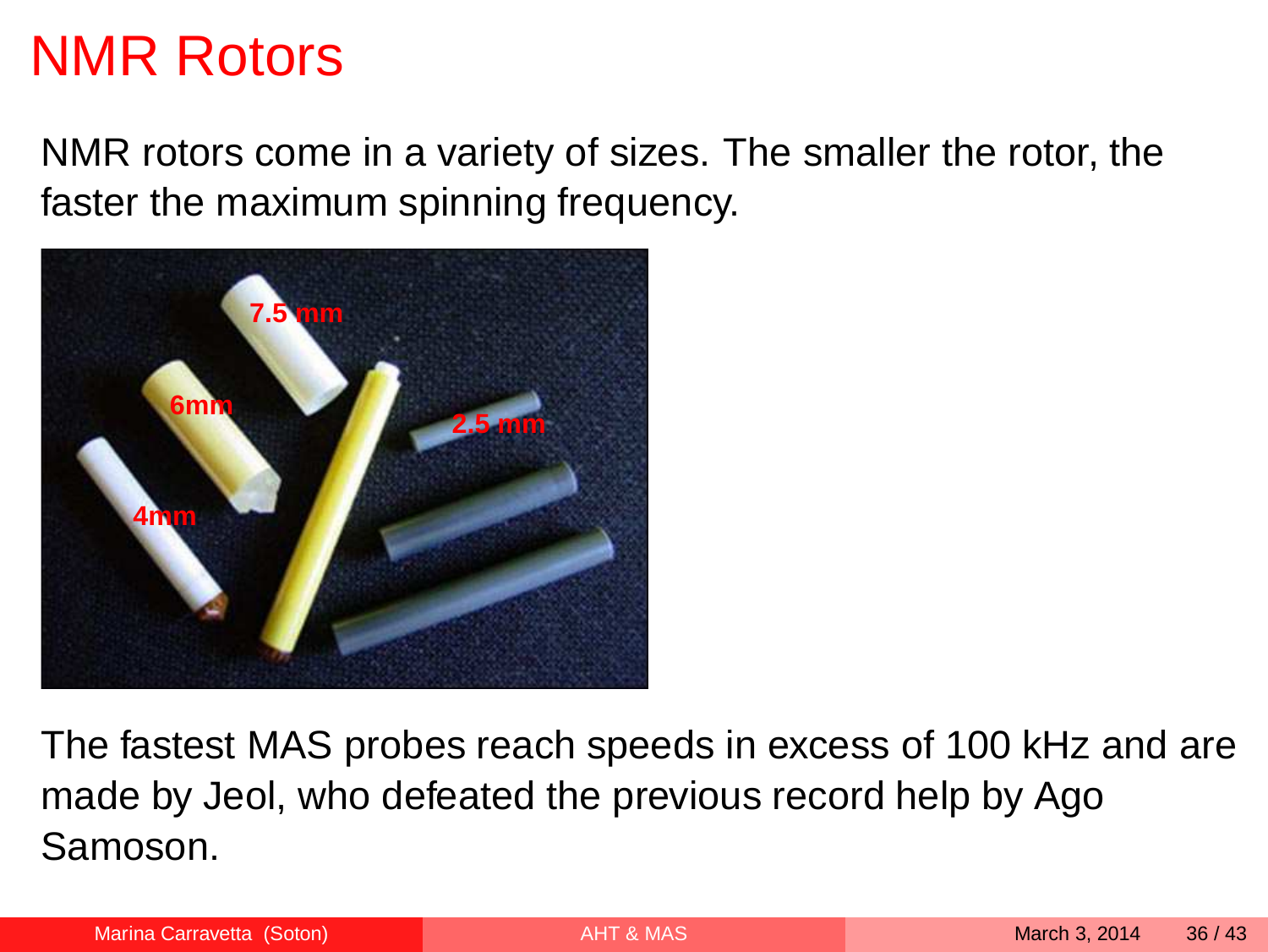## MAS and Spinning Sidebands for Glycine



Spinning sidebands appear in (b), using conditions for which the internal  $H$  does not satisfy the AHT convergence condition.

Taking the CSA to be the largest interaction, we should fulfil  $||\omega^{\text{CSA}}|T|| \ll 1 \longrightarrow \omega^{\text{CSA}} \ll \omega_r$ 

We get narrow lines because  $\mathcal{H}^{\text{CSA}}$ is inhomogeneous.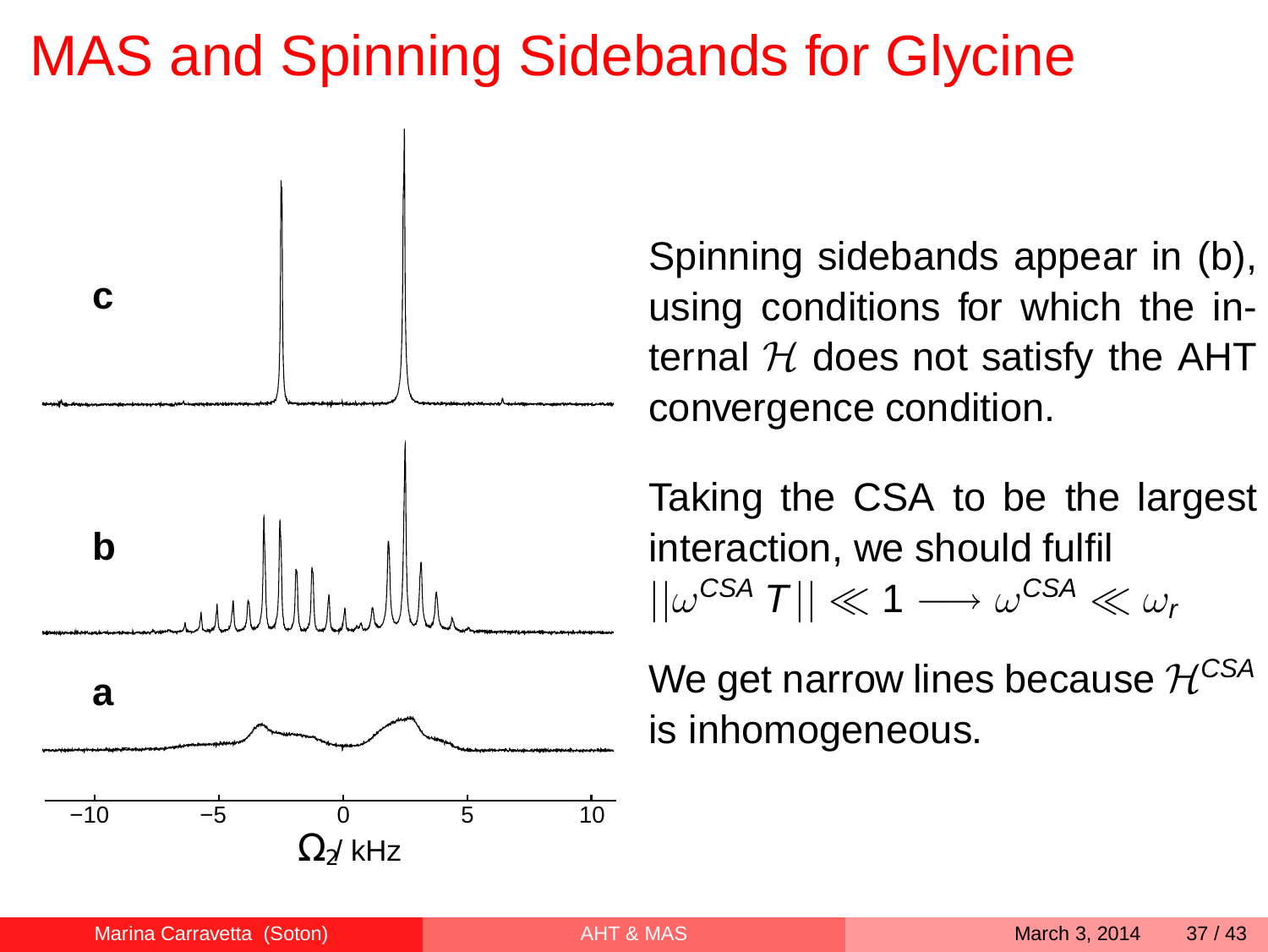## Classification of spin interactions

| Interaction                  | Space | Space          | Spin | Spin              |
|------------------------------|-------|----------------|------|-------------------|
|                              | Rank  | Component      | Rank | Component         |
| $\mathcal{H}_{lm\lambda\mu}$ |       |                |      |                   |
| lso J                        |       |                |      |                   |
| Iso CS                       |       |                |      | $-1, 0, 1$        |
| CSA                          | 2     | $-2, -1, 1, 2$ |      | $-1, 0, 1$        |
| חר                           | っ     | $-2, -1, 1, 2$ | 2    | $-2, -1, 0, 1, 2$ |

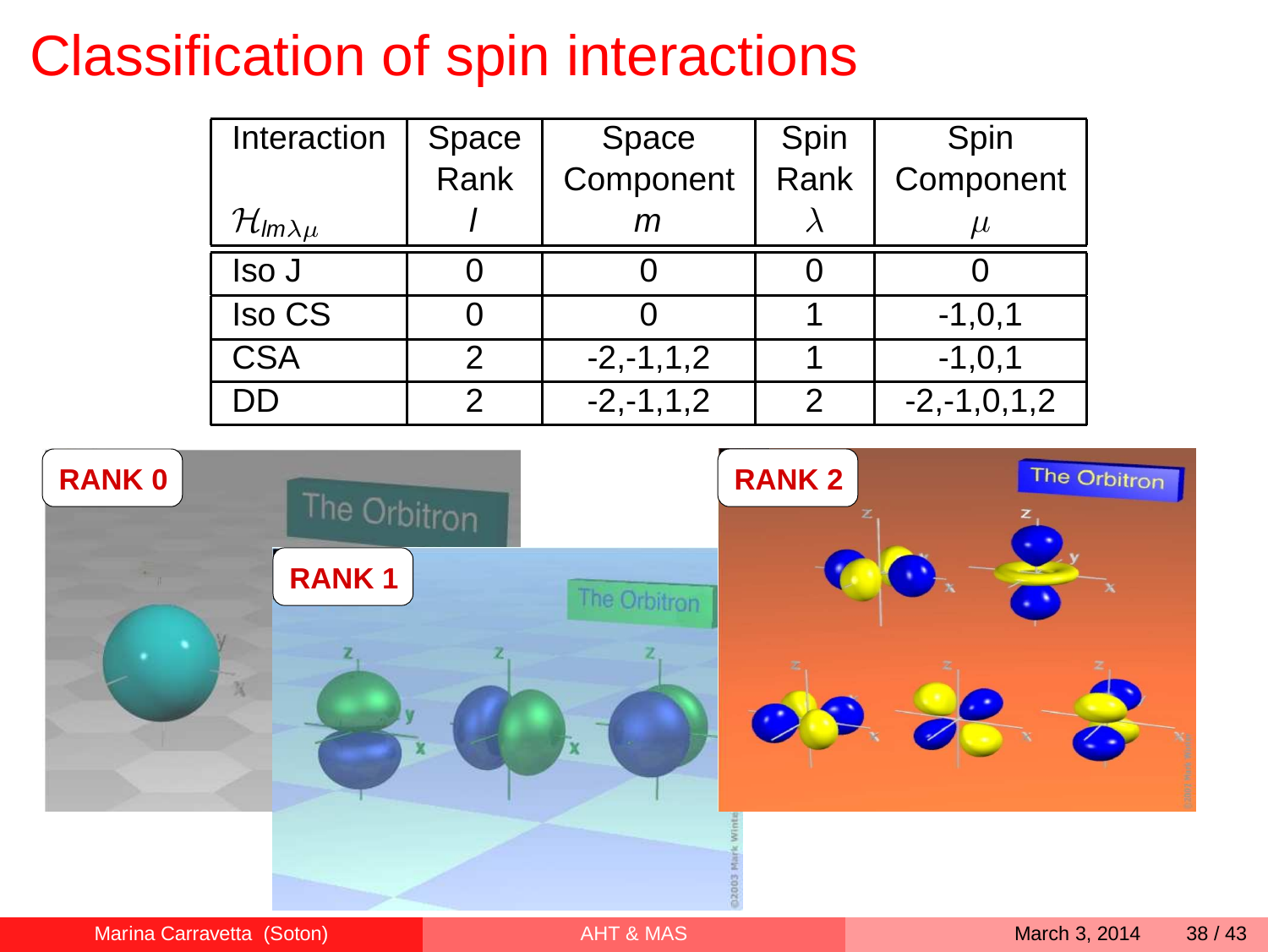#### MAS of H**<sup>2</sup>** in an open fullerene



The DD coupling is T dependent.

Despite the formidable size of  $\omega_{\text{op}}$ at low T, MAS provides many narrow peaks due to the inhomogeneous nature of  $\hat{\mathcal{H}}_{\mathit{DD}}$  for this particular sample.

This is generally not true in  ${}^{1}H$ spectroscopy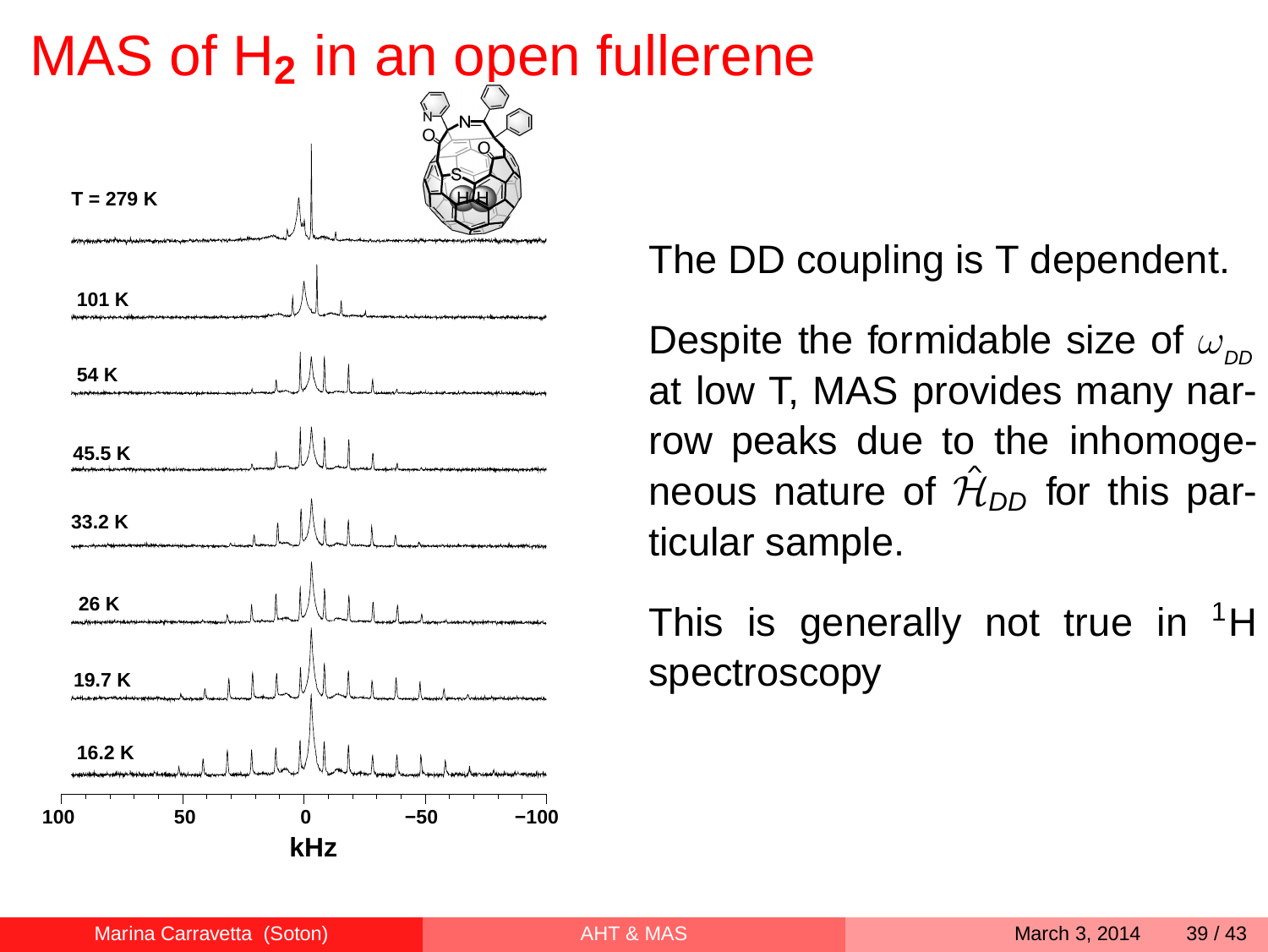# MAS and <sup>1</sup>H spectrum for Glycine



The <sup>1</sup>H signals are very broad, due to the very strong & homogeneous <sup>1</sup>H-<sup>1</sup>H interactions.

AHT convergence is slow.

Image taken from http://nmr900.ca/testspectra e.html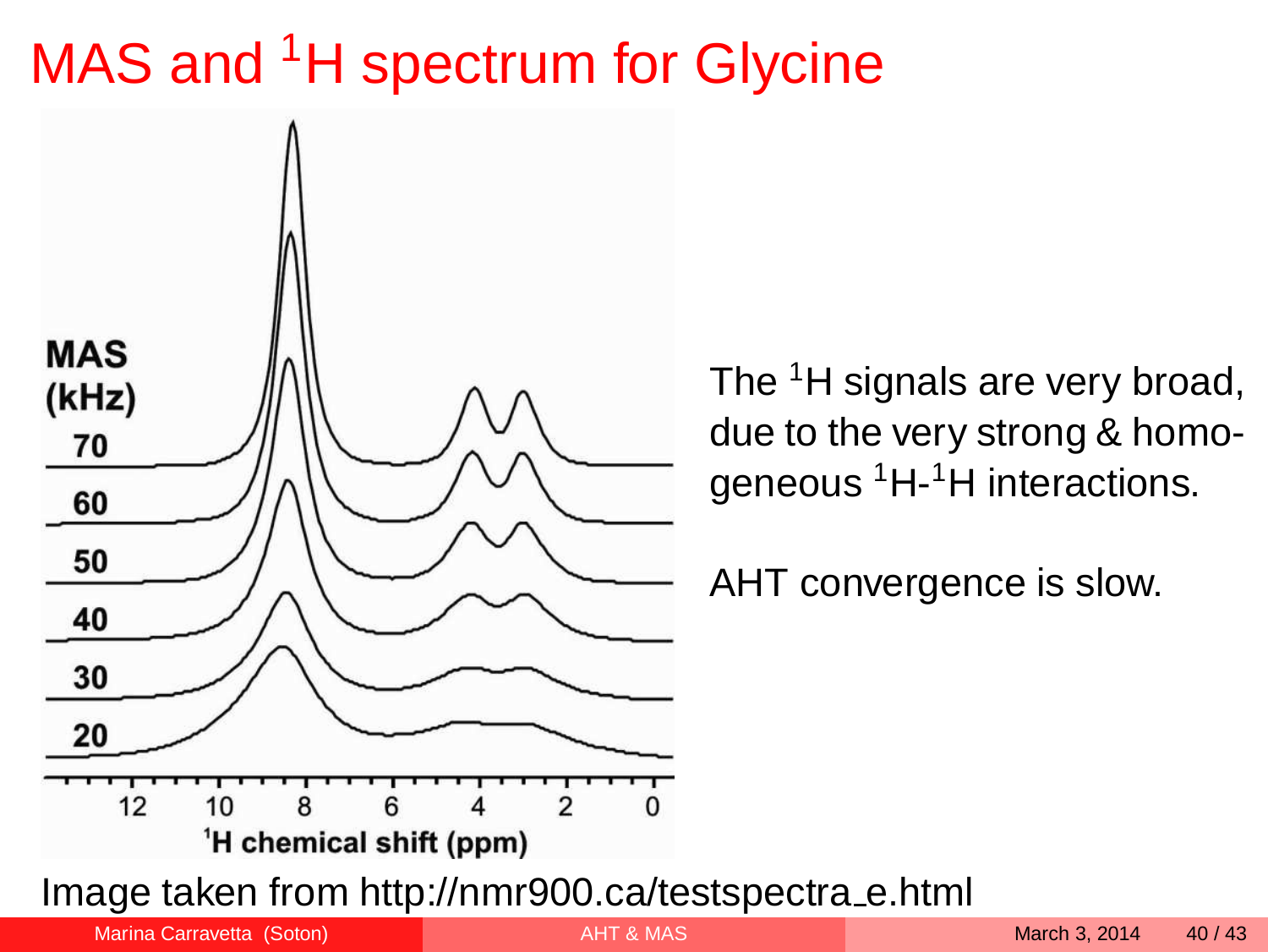## Alanine Proton Linewidth as function of  $\omega_r$



Much tougher case, MAS struggles to suppress the homogeneous <sup>1</sup>H−<sup>1</sup>H interactions even for situation in which  $\omega_r > \omega_{\text{op}}$ Figure from Topics Curr. Chem., **246**, 15-31 (2005)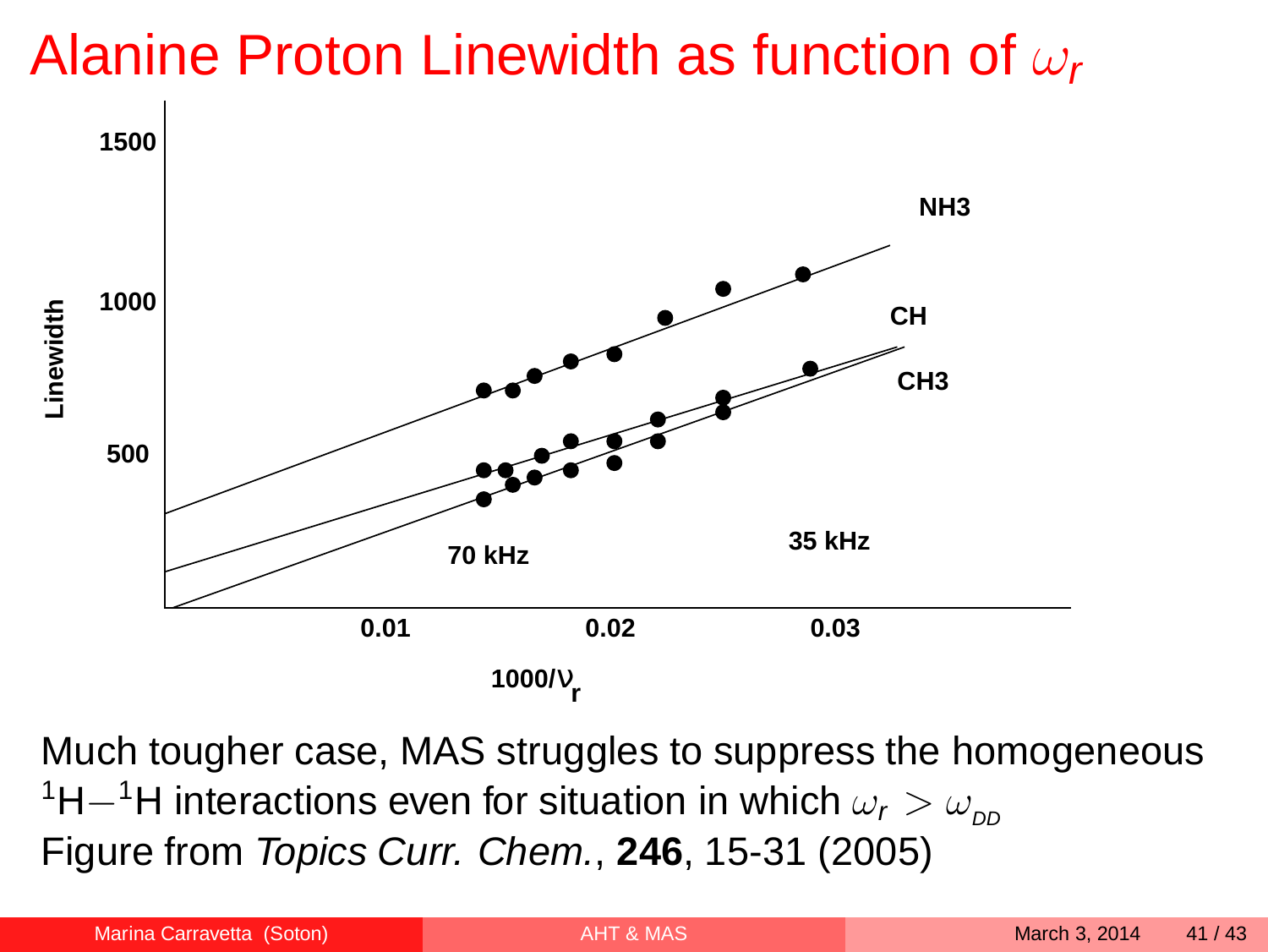#### **Conclusions**

- AHT & transformation to IF can help to put problems in a form which may be analytically tractable
- Check if the Magnus series is expected to converge
- When in doubt, it is worth a try: nobody believed that MAS would be useful before it was proved to be useful
- A good balance between analytical calculations, numerical simulations and experiments, when possible, are the way to a good understanding